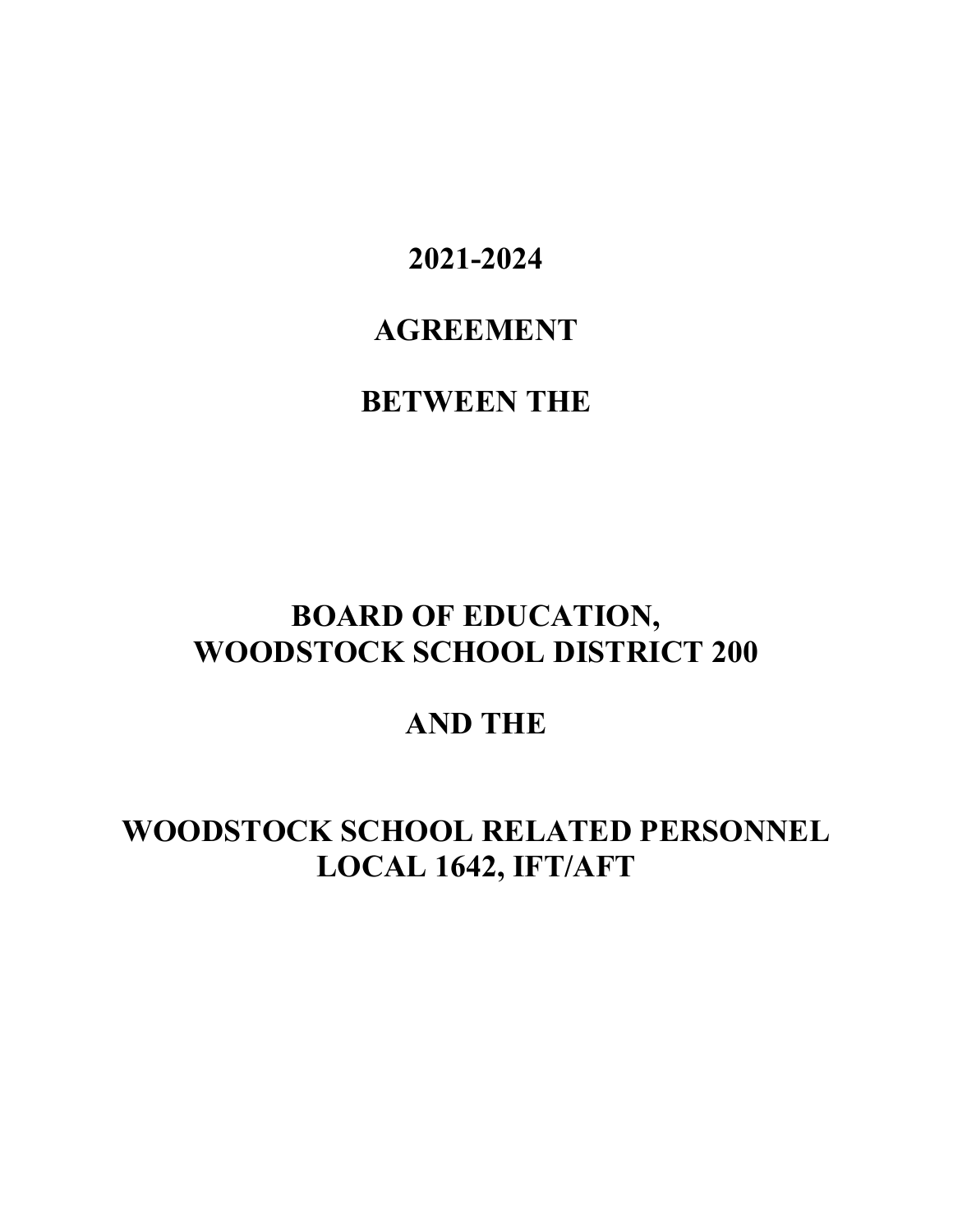# **TABLE OF CONTENTS**

| <b>SECTION 1.1 - RECOGNITION</b><br>SECTION 1.2 - DEFINITION OF FULL-TIME AND PART-TIME EMPLOYEE--                                                                                                                                                                                                                                                                                                                                   |                                                                                                                         |
|--------------------------------------------------------------------------------------------------------------------------------------------------------------------------------------------------------------------------------------------------------------------------------------------------------------------------------------------------------------------------------------------------------------------------------------|-------------------------------------------------------------------------------------------------------------------------|
|                                                                                                                                                                                                                                                                                                                                                                                                                                      |                                                                                                                         |
| <b>SECTION 2.1 - NO STRIKE/JOB ACTION</b><br>SECTION 2.2 - NO LOCK-OUT-                                                                                                                                                                                                                                                                                                                                                              |                                                                                                                         |
|                                                                                                                                                                                                                                                                                                                                                                                                                                      |                                                                                                                         |
|                                                                                                                                                                                                                                                                                                                                                                                                                                      |                                                                                                                         |
| <b>SECTION 4.1 - FREEDOM OF UNION MEMBERSHIP</b><br><b>SECTION 4.2 - USE OF BUILDINGS</b><br><b>SECTION 4.3 - DISTRICT DIRECTORY</b><br><b>SECTION 4.4 - COPY OF AGREEMENT</b><br>SECTION 4.5 - MAILBOXES, INTER-SCHOOL MAIL, AND BULLETINS-<br><b>SECTION 4.6 - UNION DUES DEDUCTIONS</b><br><b>SECTION 4.7 - LIST OF EMPLOYEES</b><br><b>SECTION 4.8 - LABOR MANAGEMENT MEETINGS</b>                                               | 1<br>$\overline{2}$<br>$\overline{2}$<br>$\overline{c}$<br>$\frac{2}{2}$<br>$\overline{\mathbf{3}}$<br>$\overline{3}$   |
| SECTION 4.9 - AVAILABILITY OF FINANCIAL DATA                                                                                                                                                                                                                                                                                                                                                                                         | $\overline{3}$                                                                                                          |
|                                                                                                                                                                                                                                                                                                                                                                                                                                      | 3                                                                                                                       |
| <b>SECTION 5.1 - SENIORITY DEFINED</b><br><b>SECTION 5.2 - CATEGORIES OF EMPLOYEES</b><br><b>SECTION 5.3 - RESOLVING IDENTICAL SENIORITY</b><br><b>SECTION 5.4 - CONTINUOUS SERVICE INTERRUPTION</b><br><b>SECTION 5.5 - SENIORITY ACCRUAL</b><br><b>SECTION 5.6 - SENIORITY LISTS</b><br><b>SECTION 5.7 - EFFECT OF SENIORITY</b><br>SECTION 5.8 - REDUCTION-IN-FORCE AND RECALL RIGHTS--<br><b>SECTION 5.9 - REHIRED EMPLOYEES</b> | $\mathfrak{Z}$<br>$\overline{4}$<br>$\overline{4}$<br>$\overline{4}$<br>$\overline{4}$<br>$\overline{4}$<br>4<br>5<br>5 |
|                                                                                                                                                                                                                                                                                                                                                                                                                                      |                                                                                                                         |
| <b>SECTION 6.1 - PERSONNEL FILES</b><br><b>SECTION 6.2 - RIGHT OF ACCESS</b><br><b>SECTION 6.3 - PLACEMENT OF MATERIAL IN FILE</b><br><b>SECTION 6.4 - RIGHT OF COPY</b><br><b>SECTION 6.5 - RIGHT OF ATTACHMENT</b><br>SECTION 6.6 - REMOVAL OF MATERIAL FROM THE FILE<br><b>SECTION 6.7 - PRIVACY OF MATERIALS IN FILE</b>                                                                                                         | 5<br>6<br>6<br>6<br>6<br>6<br>6                                                                                         |
| <b>ARTICLE 7 - JOB DESCRIPTION PROCEDURES/EVALUATION PROCEDURES 7</b>                                                                                                                                                                                                                                                                                                                                                                |                                                                                                                         |
| <b>SECTION 7.1 - JOB DESCRIPTION</b><br><b>SECTION 7.2 - EVALUATION SCHEDULE AND CONFERENCE</b><br><b>SECTION 7.3 - EVALUATION RECEIPT AND SIGNATURE</b><br><b>SECTION 7.4 - EVALUATION REBUTTAL</b><br><b>SECTION 7.5 - PERSONNEL FILE COPY</b><br><b>SECTION 7.6 - EVALUATION COMMITTEE</b>                                                                                                                                        |                                                                                                                         |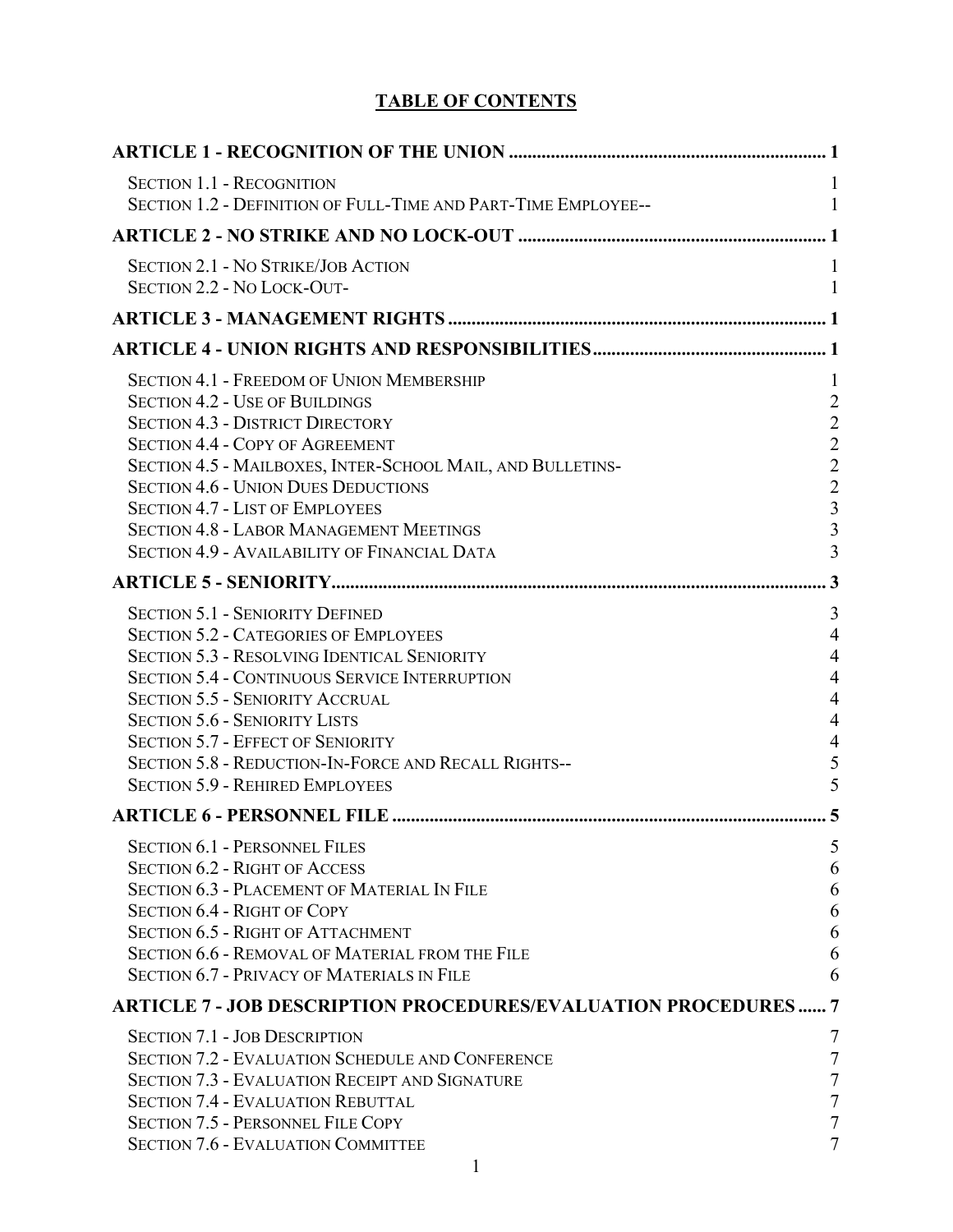| <b>SECTION 8.1 - DEFINITION</b><br><b>SECTION 8.2 - GRIEVANCE PROCESS</b><br><b>SECTION 8.3 - GENERAL GRIEVANCE PROVISIONS</b><br><b>SECTION 8.4 - SCOPE OF ARBITRATION</b><br><b>SECTION 8.5 - COST OF ARBITRATION</b><br><b>SECTION 8.6 - LOCATION OF ARBITRATION</b>                                                                                                                             | 8<br>8<br>8<br>9<br>9<br>10            |
|-----------------------------------------------------------------------------------------------------------------------------------------------------------------------------------------------------------------------------------------------------------------------------------------------------------------------------------------------------------------------------------------------------|----------------------------------------|
|                                                                                                                                                                                                                                                                                                                                                                                                     |                                        |
| <b>SECTION 9.1 - DISCIPLINARY NOTICE</b><br><b>SECTION 9.2 - DISCIPLINARY APPEARANCE</b><br><b>SECTION 9.3 - DISCIPLINARY PROCEDURE</b><br><b>SECTION 9.4 - FAILURE TO REPORT</b>                                                                                                                                                                                                                   | 10<br>10<br>10<br>10                   |
|                                                                                                                                                                                                                                                                                                                                                                                                     |                                        |
| <b>SECTION 10.1 - POSTING OF VACANCIES</b><br><b>SECTION 10.2 - APPLICATION PROCESS</b><br><b>SECTION 10.3 - ASSIGNMENT</b><br><b>SECTION 10.4 - REASSIGNMENT</b>                                                                                                                                                                                                                                   | 11<br>11<br>11<br>11                   |
|                                                                                                                                                                                                                                                                                                                                                                                                     |                                        |
| <b>SECTION 11.1 - SICK LEAVE</b><br><b>SECTION 11.2 - PERSONAL LEAVE</b><br><b>SECTION 11.3 - BEREAVEMENT LEAVE</b><br><b>SECTION 11.4 - JURY DUTY</b><br><b>SECTION 11.5 - LEAVES OF ABSENCE</b><br><b>SECTION 11.6 - UNION LEAVE</b><br><b>SECTION 11.7 - INCLEMENT WEATHER LEAVE</b>                                                                                                             | 11<br>12<br>13<br>13<br>13<br>13<br>13 |
|                                                                                                                                                                                                                                                                                                                                                                                                     |                                        |
| <b>SECTION 12.1 - SUBSTITUTES</b><br><b>SECTION 12.2 - COURTESY AND RESPECT</b><br><b>SECTION 12.3 - STANDARDS OF EQUITY COMMITTEE</b><br><b>SECTION 12.4 - COURTESY IN RELATIONSHIPS</b><br><b>SECTION 12.5 - PERSONAL HYGIENE DIFFERENTIAL</b><br>SECTION 12.6 - ASSOCIATE ATTENDANCE ON NON-DISTRICT IN-SERVICE DAYS (PARENT<br><b>CONFERENCE DAYS)</b><br>SECTION 12.7-START OF THE SCHOOL YEAR | 14<br>14<br>14<br>14<br>15<br>15<br>15 |
|                                                                                                                                                                                                                                                                                                                                                                                                     | 15                                     |
| <b>SECTION 13.1 - OVERTIME HOURS</b><br><b>SECTION 13.2 - OVERTIME RATE</b><br><b>SECTION 13.3 - WEEKENDS</b><br><b>SECTION 13.4 - MINIMUM HOURS</b>                                                                                                                                                                                                                                                | 15<br>15<br>15<br>15                   |
|                                                                                                                                                                                                                                                                                                                                                                                                     |                                        |
| <b>SECTION 14.1 - VACATIONS</b><br><b>SECTION 14.2 - HOLIDAYS</b>                                                                                                                                                                                                                                                                                                                                   | 16<br>16                               |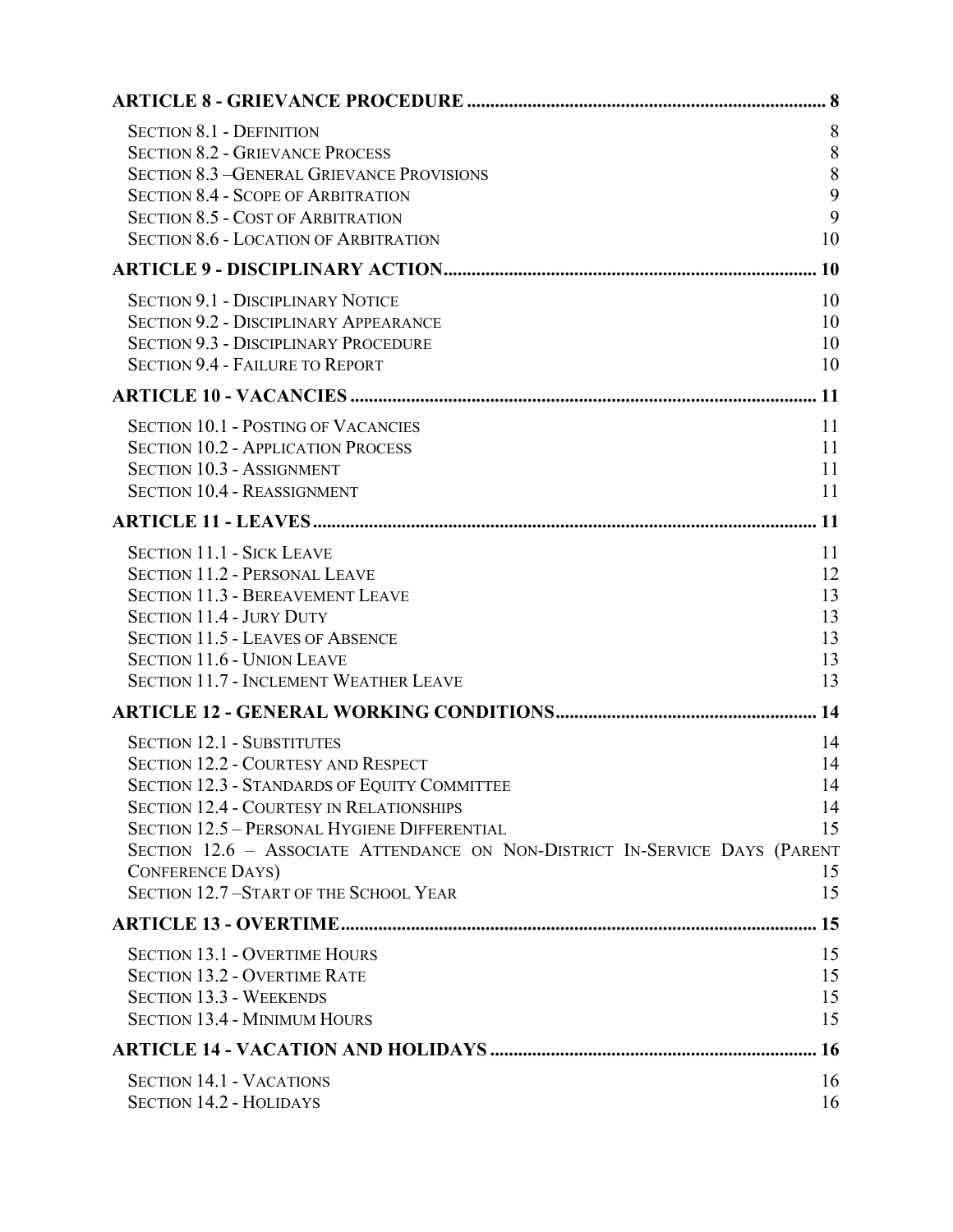| <b>SECTION 15.1 - WORK DAY/BREAKS</b>                     | 17   |
|-----------------------------------------------------------|------|
| <b>SECTION 15.2 - WORK WEEK</b>                           | 18   |
| <b>SECTION 15.3 - WORK YEAR</b>                           | 18   |
| <b>SECTION 15.4 - ALTERED WORK DAY/WORK WEEK SCHEDULE</b> | 18   |
| <b>SECTION 15.5 - TEMPORARY CAFETERIA MANAGER</b>         | 18   |
| <b>ARTICLE 16 - CONTRACT NEGOTIATIONS/ADMINISTRATION </b> | 18   |
| <b>SECTION 16.1 - NEGOTIATION INFORMATION</b>             | 18   |
| <b>SECTION 16.2 - MEDIATION</b>                           | 19   |
|                                                           | . 19 |
| <b>SECTION 17.1 - ERRORS IN PAY</b>                       | 19   |
| <b>SECTION 17.2 - IN-SERVICE TRAINING-</b>                | 19   |
| <b>SECTION 17.3 - INSURANCE</b>                           | 19   |
| <b>SECTION 17.4 - PAYROLL DEDUCTIONS</b>                  | 20   |
| <b>SECTION 17.5 - TIME SHEETS</b>                         | 21   |
| SECTION 17.6 - PAY DAY                                    | 21   |
| SECTION 17.7 - IMRF-FICA                                  | 21   |
| <b>SECTION 17.8 - LONGEVITY</b>                           | 21   |
| <b>SECTION 17.9 - PHYSICAL EXAM</b>                       | 22   |
| <b>SECTION 17.10 - TRAVEL REIMBURSEMENT</b>               | 22   |
| <b>SECTION 17.11 - UNIFORM ALLOWANCE</b>                  | 22   |
| <b>SECTION 17.12 - PAY FOR UNUSED SICK LEAVE</b>          | 22   |
| <b>SECTION 17.13 - NEW EMPLOYEES</b>                      | 22   |
| SECTION 17.14 - MINIMUM STARTING PAY - WSRP               | 23   |
| <b>SECTION 17.15 - COMPENSATION</b>                       | 24   |
| <b>SECTION 17.16 - SERVICE RECOGNITION</b>                | 25   |
| <b>SECTION 17.17 - TUITION REIMBURSEMENT</b>              | 26   |
|                                                           | 26   |
| <b>SECTION 18.1 - DURATION</b>                            | 26   |
| <b>SECTION 18.2 - SEPARABILITY</b>                        | 26   |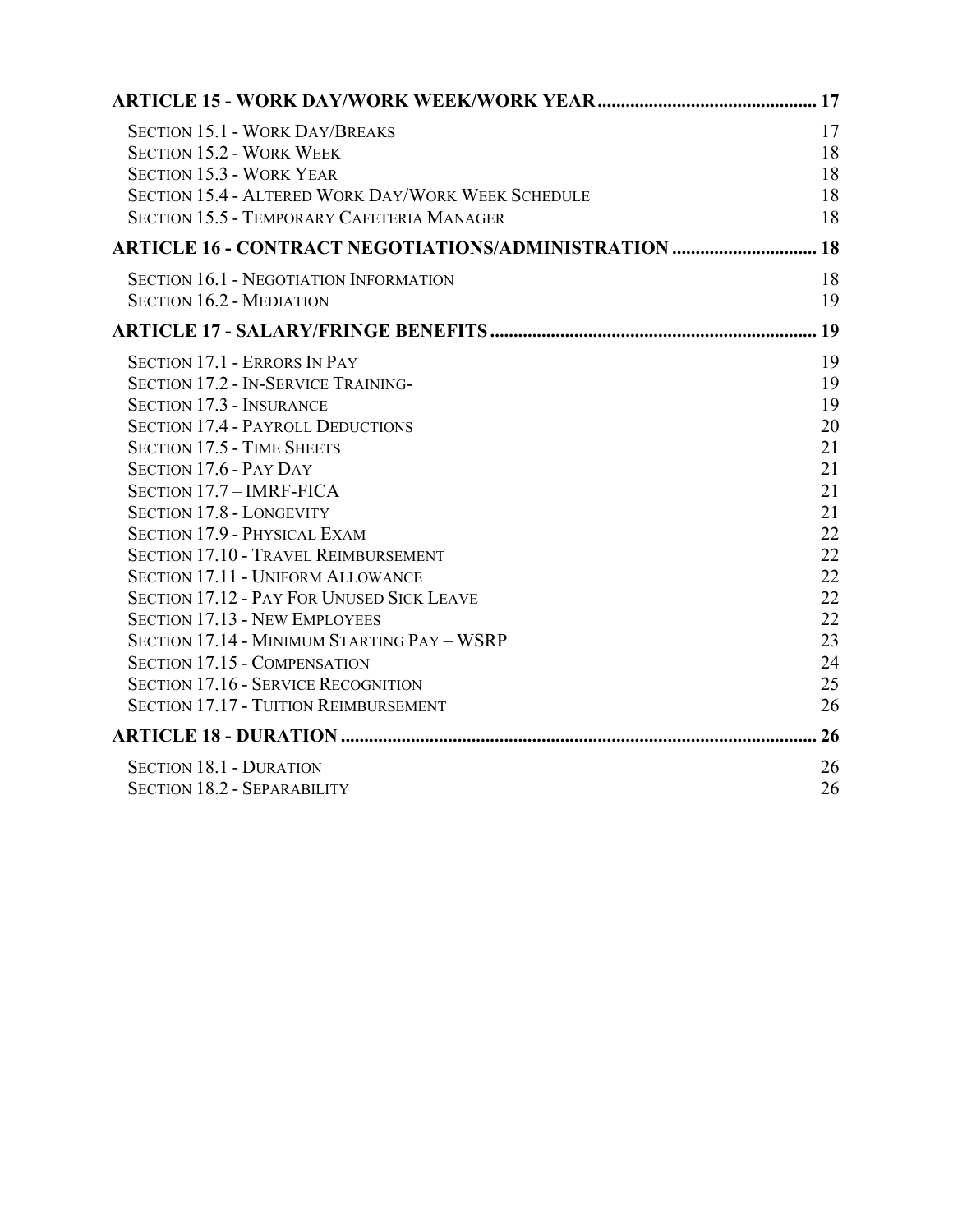# **ARTICLE 1 - RECOGNITION OF THE UNION**

### Section 1.1 - Recognition

The Board of Education of Woodstock School District No. 200, Woodstock, Illinois, hereinafter referred to as the "Board," hereby recognizes the Woodstock School Related Personnel, Local 1642, IFT/AFT, hereinafter referred to as the "Union," as the sole and exclusive bargaining representative with respect to wages, hours, terms, and conditions of employment for all full-time and part-time secretaries, instructional associates, non-instructional associates, sign language interpreters, food service personnel, technology employees, job coaches, registered nurses (RNs), dispatchers, and dispatcher assistants excluding licensed employees, custodians and maintenance employees, the Superintendent's executive secretary, substitutes, and any other confidential, managerial, or supervisory employees as defined by the Illinois Educational Labor Relations Act.

# Section 1.2 - Definition of Full-Time and Part-Time Employee--

- A. A full-time employee shall be defined as an employee who works thirty-five (35) hours or more per week.
- B. A part-time employee shall be defined as an employee who works less than thirty-five (35) hours per week.

# **ARTICLE 2 - NO STRIKE AND NO LOCK-OUT**

#### Section 2.1 - No Strike/Job Action

During the term of this Agreement and any written mutual agreement for the specific extension thereof, no employee covered by this Agreement nor the Union nor any person acting on behalf of the Union shall engage in a strike, mass sick call, concerted slow down, any other concerted refusal to render full and complete services to the Board or any other concerted activity designed to disrupt the operation of the District. The Union shall not impose any duty or obligation upon any employee to conduct, assist, or participate in the aforementioned activities.

#### Section 2.2 - No Lock-Out-

No lock-out of employees shall be instituted by the Board during the term of this Agreement.

# **ARTICLE 3 - MANAGEMENT RIGHTS**

It is expressly understood and agreed that all management functions, rights, powers, or authority of the District and the Board are retained by the Board, provided, however, that no such rights shall be exercised as to violate any of the provisions of this Agreement.

# **ARTICLE 4 - UNION RIGHTS AND RESPONSIBILITIES**

# Section 4.1 - Freedom of Union Membership

Employees shall be free to join or not join the Union without interference or penalty.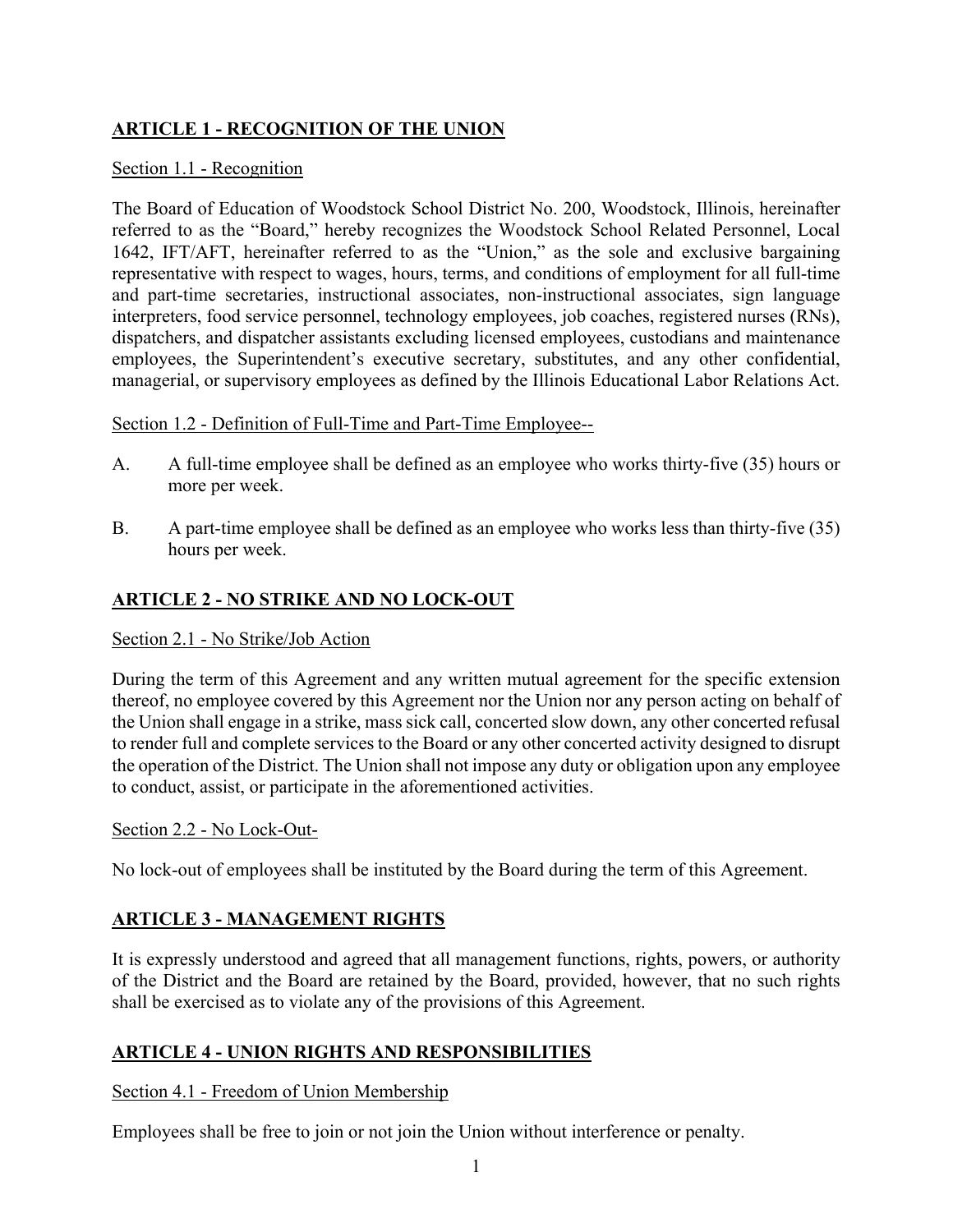# Section 4.2 - Use of Buildings

The Union shall have the right to use school buildings for meetings for the purpose of conducting Union business provided:

- A. A Union request is made to the Superintendent or designee at least one (1) business day in advance of the meeting and such is approved by the Superintendent or designee.
- B. Such meeting space is available.
- C. Such meeting neither interferes with the educational programs of the District, nor conflicts with school events or employee assignments.
- D. The Union promptly reimburses the Board for any damage, reasonable maintenance cost, and any other expense incurred by the District as a result of the meeting.
- E. At least sixty percent (60%) of those attending a meeting of ten (10) or more persons shall be members of the bargaining unit.

# Section 4.3 - District Directory

The names of Union officers and building representatives shall be listed in the District 200 Directory. The Directory will be published on the District 200 website and available for access by all District employees. Employees with unlisted telephone numbers who do not wish to have their telephone numbers listed in the directory, shall so notify the Human Resources Administrative Assistant in writing within the first seven (7) days of the school year. Section 4.4 - Copy of Agreement

The District shall provide each employee with a copy of this Agreement and any changes or amendments.

# Section 4.5 - Mailboxes, Inter-School Mail, and Bulletins-

The Union shall have the right to communicate with its members by means of employee mailboxes, inter-school mail, District e-mail, and a designated bulletin board in the employees' lounge for announcements of the Union (to the extent such are available) provided:

- A. Such announcements do not involve endorsements of political candidates (excluding routinely published Union newsletters); and
- B. All such announcements shall be identified as Union material. The Union President shall be the authorizing official and shall notify the Board of any changes in such authorization.

# Section 4.6 - Union Dues Deductions

The Board shall deduct from the pay of each employee, who has provided written authorization to do so, current membership dues of the Union, provided that such deductions shall not vary in amount from paycheck to paycheck during any single school term. Deductions shall commence the first payroll period of the month following notification. If the Board is unable to make the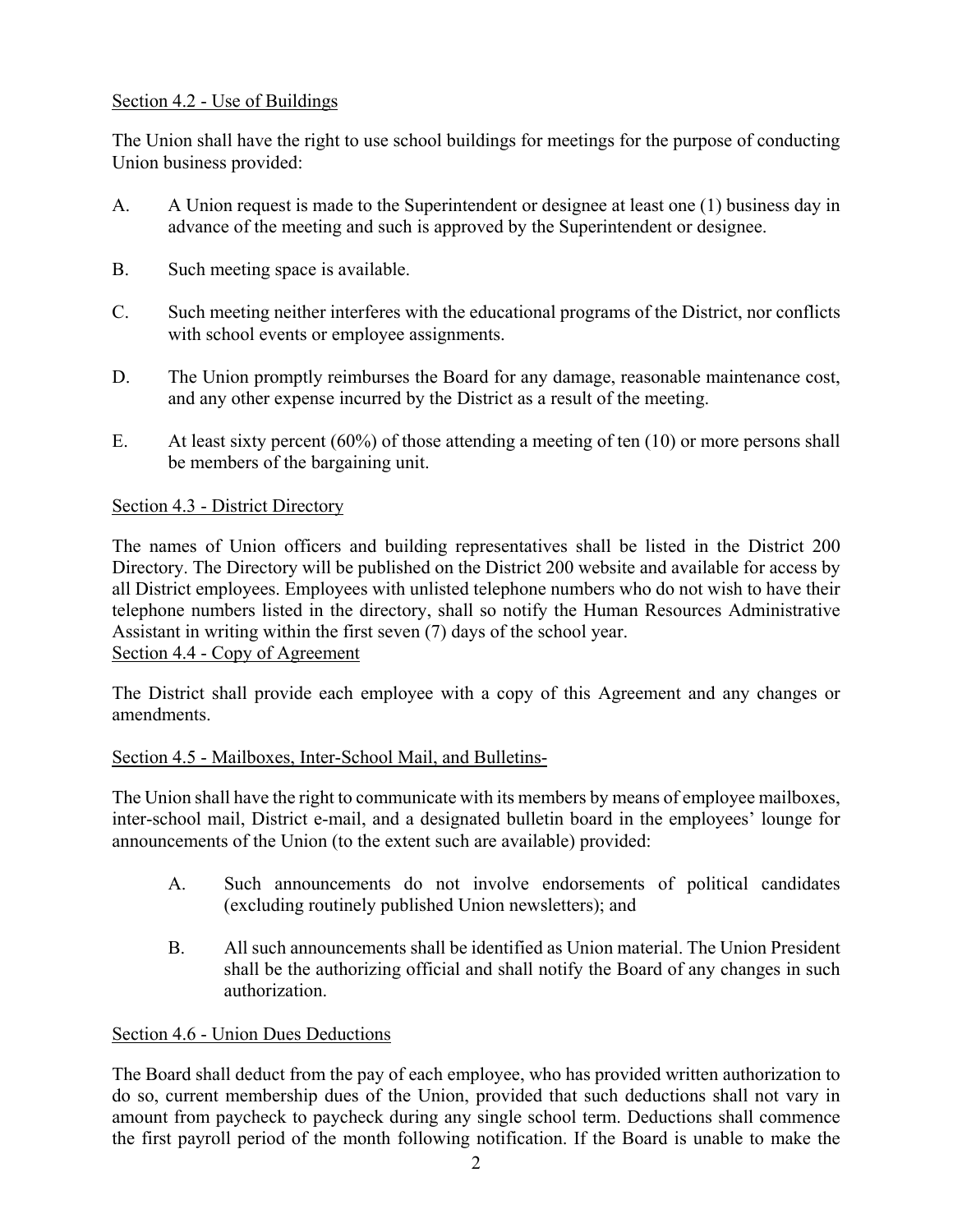initial deduction on the first pay day of such month, the sole remedy shall be a double deduction made on the second pay day of the month. Termination of employment for any reason shall constitute revocation of authorization for dues deduction. Any other revocation of authorization for dues deduction shall be made in accordance with the terms set forth in the authorization currently in use. All dues deducted by the Board shall be remitted to the Union no later than ten (10) calendar days after such deductions are made provided the Union shall, in accepting such dues, agree to hold harmless the Board for all actions pursuant to this Section, provided that the Board shall comply therewith.

# Section 4.7 - List of Employees

The Union shall be supplied with a list of information regarding all bargaining unit employees within ten (10) calendar days from the beginning of every school term and every thirty (30) calendar days thereafter in the school term, in a file format agreed to by the Union. Such list shall include each employee's name, home address, job title, worksite location, work and home telephone number, and any personal cellular telephone numbers or e-mail addresses on file, if available. Upon request and at a convenient time, the Union shall also have the right to examine from time to time the address file of the District for updating its own list of employees. The information listed above and starting rate of pay of new employees shall be given to the Union President or designee within five (5) business days following Board action or within ten (10) calendar days from the date of hire, whichever is sooner.

#### Section 4.8 - Labor Management Meetings

The Union President or designee shall have the right to meet monthly with the Superintendent or designee to discuss this Agreement or other matters of Union concern. Union building representatives shall have the right to meet weekly if necessary, with building principals to discuss any possible changes in working conditions of employees, implementation of this Agreement and other matters of Union concern. Any agreements reached at such meetings shall be consistent with the terms of this Agreement, unless the Union and Board mutually agree otherwise.

#### Section 4.9 - Availability of Financial Data

Upon written request, the Union shall be supplied public information concerning the financial position of the District, including, when prepared, a copy of the current annual audit report, monthly financial statements and the tentative and final budgets. The Union shall also have the right to make appointments to examine the financial records of the District at reasonable times and in the company of the Superintendent or designee.

# **ARTICLE 5 - SENIORITY**

#### Section 5.1 - Seniority Defined

Seniority shall be defined as the length of continuous service as an employee in a position or positions covered by this Agreement. The effective date of hire shall be defined as the first day on the job for which the employee is compensated at his/her regular rate of pay. An employee who works less than twenty-five (25) hours per week shall receive credit for one-half (1/2) of a year of service.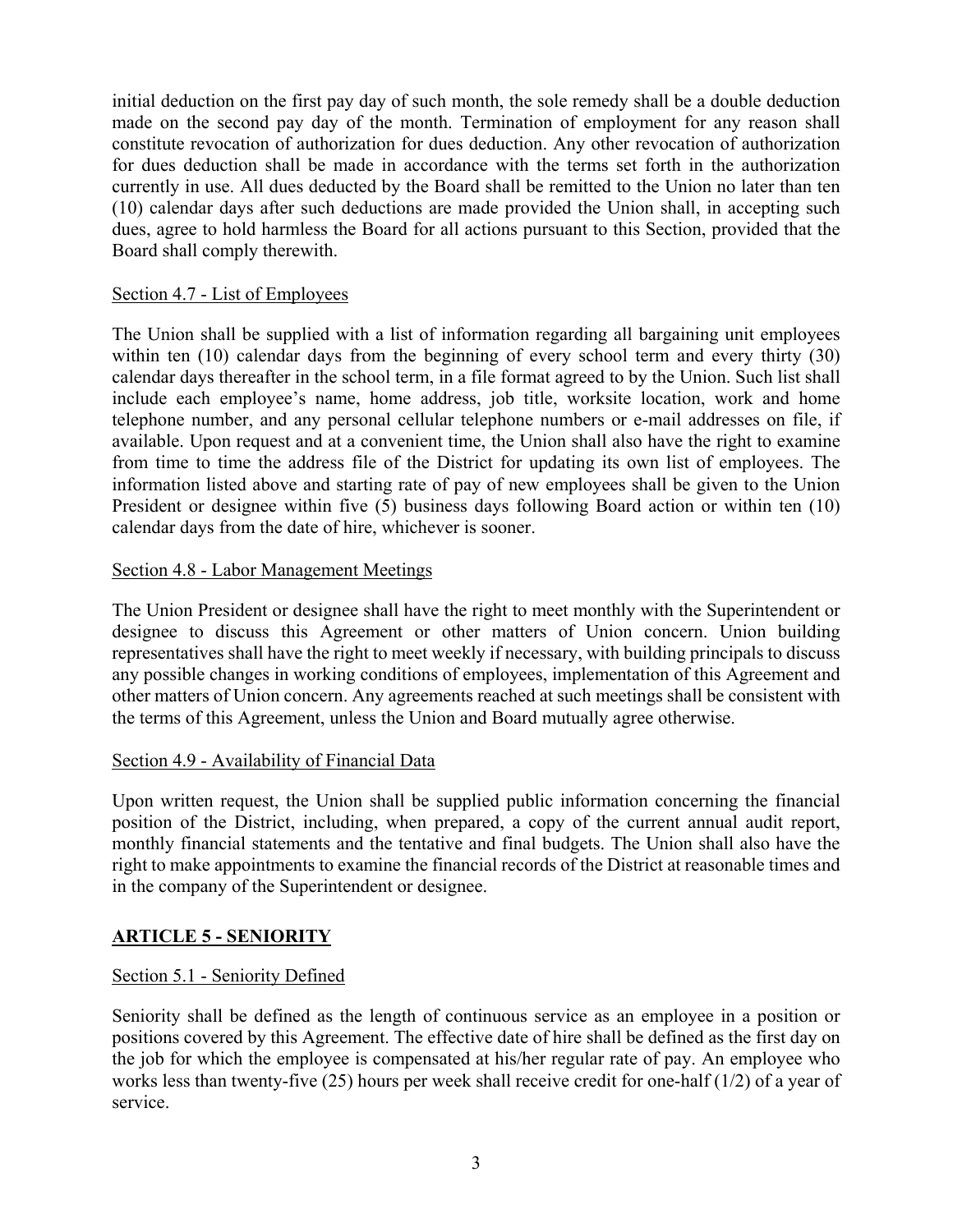# Section 5.2 - Categories of Employees

All employees covered by this Agreement shall be divided into six (6) categories: (1) secretarial/clerical, (2) instructional associates, (3) non-instructional associates (4) food service employees, (5) technology employees, and (6) registered nurses (RN). An employee who moves from one category to another shall not suffer a loss in seniority.

### Section 5.3 - Resolving Identical Seniority

- A. If total years of continuous service referred to in Section 1 are equal between two (2) or more employees, then seniority shall be determined by total service with the District in any capacity.
- B. If total years of service referred to above are equal between two (2) or more employees, then seniority shall be determined by lot witnessed by the Union President and the administration.

# Section 5.4 - Continuous Service Interruption

Continuous service shall be interrupted by resignation, retirement, or termination.

# Section 5.5 - Seniority Accrual

Seniority shall not accrue during any unpaid approved leave of absence of thirty (30) consecutive employment days or more, excluding any job related disability/injury. Employees who are transferred to District positions outside of the bargaining unit and who are later transferred back to the bargaining unit shall have their seniority computed on the basis of the period of time previously worked in positions covered by this Agreement.

#### Section 5.6 - Seniority Lists

The Board shall furnish the Union with annual seniority lists by November 1, and such lists shall show the names of employees in order of their District seniority. The lists shall be posted in each building for twenty (20) days during which time an employee may object to the computation of his/her seniority. After expiration of the posting period, the seniority lists shall be considered final as of that date and for all prior years. The Union president shall be notified of any revision in the original lists.

#### Section 5.7 - Effect of Seniority

If there are layoffs or decreases in the number of employees covered by this Agreement, the least senior employee(s) in the affected category shall be laid off first. An employee who has a minimum of ten (10) years of seniority as of the effective date of the layoff may bump a less senior employee in another category unless the employee is recalled prior to the start of the next school year.

The Board shall consider seniority in its decisions relative to transfer, promotion, and vacancies. Seniority shall be one of a number of job-related criteria considered including, but not limited to, qualifications, skills, and evaluation.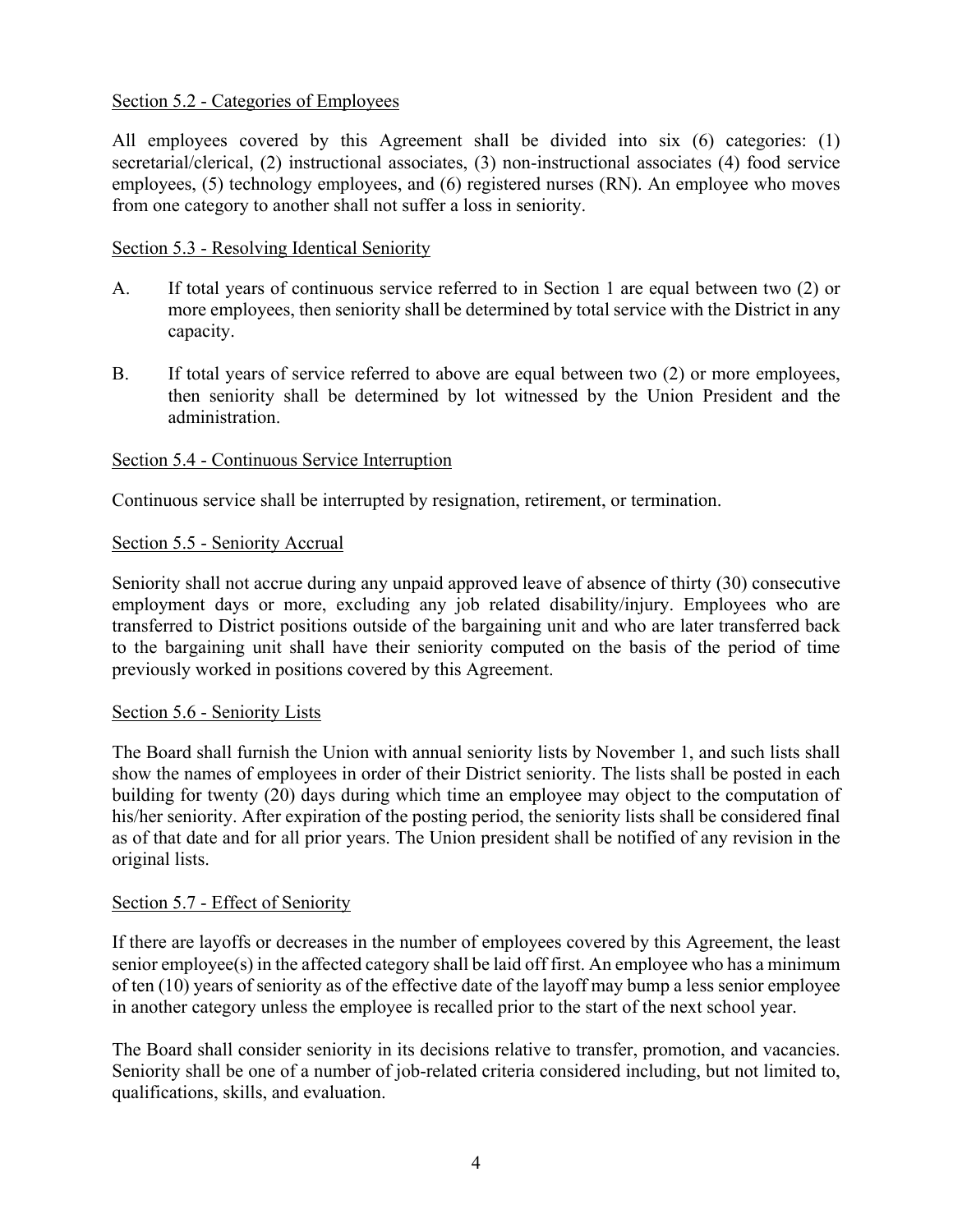# Section 5.8 - Reduction-In-Force and Recall Rights--

Any employee dismissed as the result of the decision of the Board to reduce the number of staff or to discontinue some particular type of educational support staff service shall be given written notice by mail and also provided written notice by certified mail, return receipt requested or personal delivery at least thirty (30) days before the date the employee is dismissed, together with a statement of honorable dismissal and the reason therefor. Employees receiving written notice of dismissal for reduction in force in a position covered by this Agreement, shall have a right of recall if a vacancy or a newly created position occurs within the bargaining unit for which such employees are qualified to perform, within one (1) calendar year from the beginning of the following school term. Recall shall be in inverse order of reduction in force. To be eligible for recall, the honorably dismissed employee must provide the Board, in writing, prior to the last day of the school term of dismissal, with the address where the employee may be reached. The employee must notify the Board in writing, within fourteen (14) calendar days of mailing or within seven (7) calendar days of receipt of the offer, whichever shall first occur, of the acceptance or rejection of any vacant position offered to the employee during the recall period to remain eligible for recall. Any employee who fails to notify the Board of his/her acceptance or rejection of a tendered position within the time lines set forth above shall be deemed to have waived his/her recall rights and shall no longer be eligible for any other vacant positions that become available within the recall time period. Any recalled employee shall retain his/her accrued seniority; however, any period after the honorable dismissal during which the employee did not work shall not be counted towards seniority.

As bargaining unit positions become available in the year following a RIF and for as long as members remain on the recall list, positions will be posted internally first. Following that process, if an available position remains vacant, individuals will be recalled in order of the most senior qualified RIF employee to least senior qualified RIF employee.

No bargaining unit positions will be posted externally until all qualified members on the recall list have been contacted and/or recalled.

# Section 5.9 - Rehired Employees

Any former employee, with at least one (1) year of past continuous service, who is rehired by the District within six (6) months of the last date of employment, shall be reinstated with only a one (1) year reduction in seniority. The District shall restore the vacation benefits of such a rehired employee; however, the number of days of vacation eligibility shall be based on the adjusted seniority date. No other fringe benefits provided under this Agreement shall be restored, including, but not limited to, longevity pay, accumulated sick leave, etc. This provision shall only apply to those employees who were rehired by the District on or after December 20, 2001.

# **ARTICLE 6 - PERSONNEL FILE**

# Section 6.1 - Personnel Files

Only one official personnel file shall be maintained by the Board which shall be the property of the Board. However, all documents, communications, and records dealing with the processing of grievances and Immigration Form I-9 shall be filed separately from the personnel file of the employee.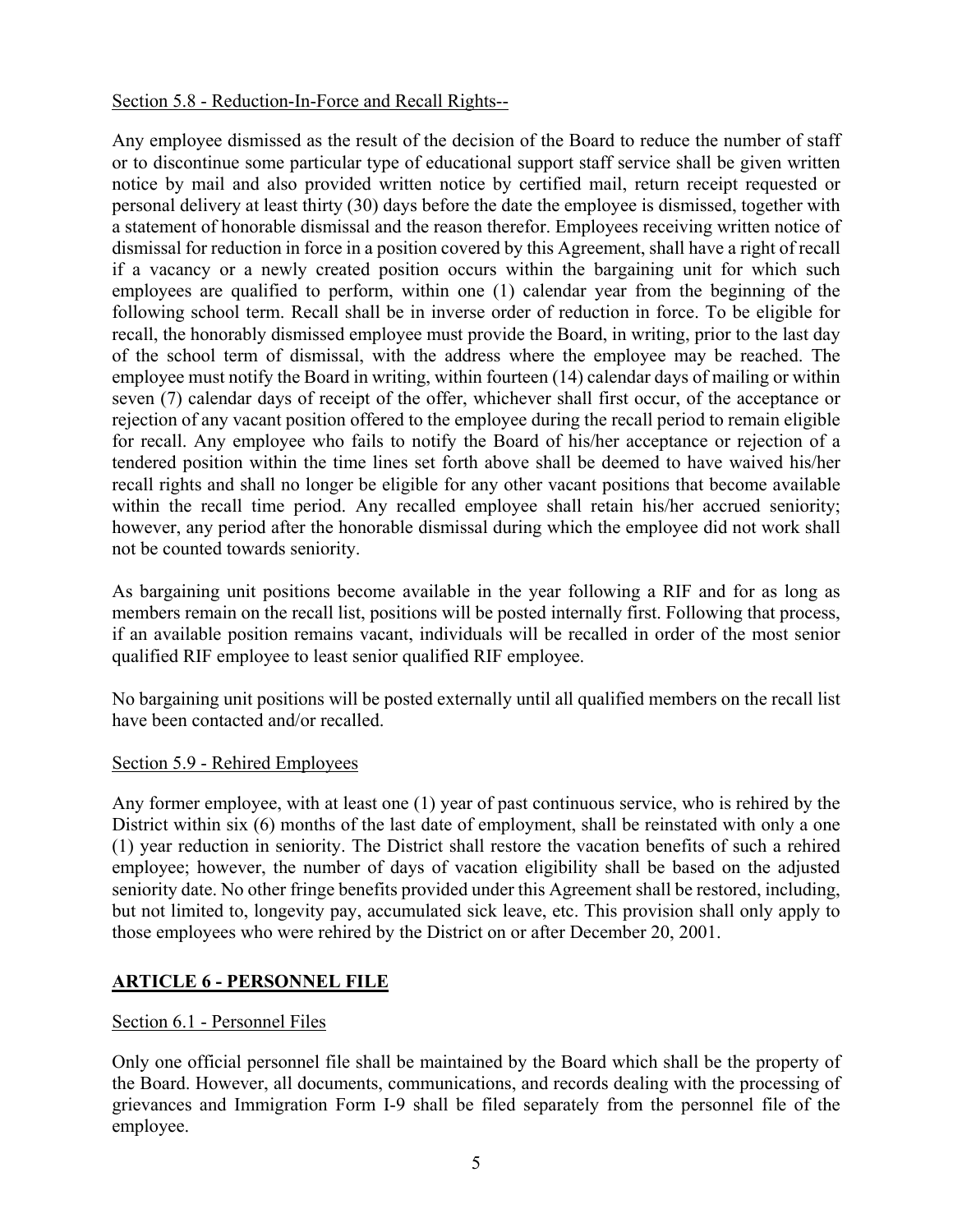### Section 6.2 - Right of Access

Upon written request, each employee shall have access, for examination purposes, to all of the material in his/her personnel file, excluding confidential records as defined by the *Personnel Records Review Act*, 820 ILCS 40/1 *et.seq*. The examination of the personnel file shall occur during regular business hours, during a time when the employee is not otherwise assigned, and in a manner which shall not interfere with the operation of the personnel office or of the District. Such examination shall be in the presence of a designated employee of the Board. This section shall not be applicable to any evaluative or reference information received by the Board prior to the employee's first employment day with the District.

# Section 6.3 - Placement of Material In File

Any evaluative or disciplinary material placed in the file shall be signed and dated by the administrator and acknowledged by the employee, with a copy of such material to be given to the employee.

# Section 6.4 - Right of Copy

Each employee shall have the right to be furnished, at his/her expense, with copies of any or all file material, exclusive of confidential material named in Section 2, within two (2) working days after the employee requests such material.

#### Section 6.5 - Right of Attachment

Each employee shall have the right to have dissenting or explanatory material attached to any document on file with a note to "See attached material" on the original document, provided such shall be filed within thirty (30) calendar days of the date the employee is notified that the original document was placed in his/her file. The attachment and notation shall be the responsibility of the employee subject to Sections 6.3 and 6.6.

#### Section 6.6 - Removal of Material from the File

No employee or administrator shall remove any material from the Board's official file of the employee, except by mutual consent.

#### Section 6.7 - Privacy of Materials in File

Neither an employee's file nor any of its contents shall be copied or otherwise made known to anyone without the permission of the employee, provided, however, such file shall be available to the Board and its agents, the administration, or any court or other hearing, or any third party as required by law. The employee and Union President will be notified in writing (email is acceptable) upon fulfillment of the request, if permitted by law. Such notification will not impair the District's ability to respond as required by law.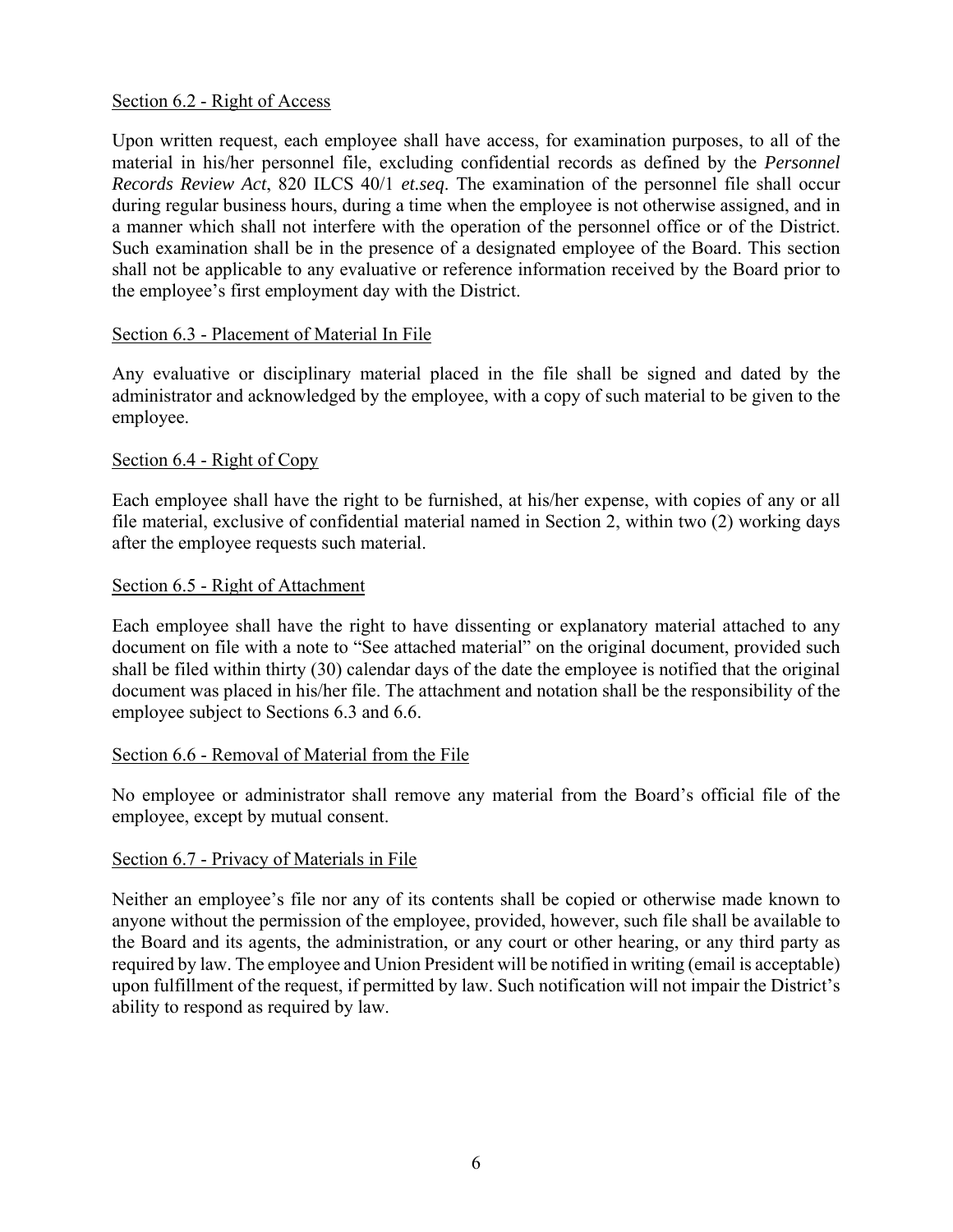# **ARTICLE 7 - JOB DESCRIPTION PROCEDURES/EVALUATION PROCEDURES**

# Section 7.1 - Job Description

The Superintendent or his designee shall develop a job description for each position covered by this Agreement by October 1, 2021, and prior to posting newly created positions. The Superintendent or designee and the employee's immediate supervisor shall review the job description for content each year as a part of the Evaluation process. Revised job descriptions shall be given to the employee and Union President. Upon employment, the Superintendent or his designee shall provide each new employee with a copy of his/her job description.

#### Section 7.2 - Evaluation Schedule and Conference

The employee's immediate supervisor shall evaluate him/her in writing at least once per year by no later than March 1st, provided, however that additional evaluations may be performed after March 1<sup>st</sup>. Within seven (7) calendar days following the evaluation, the evaluator shall have a meeting with the employee to discuss the evaluation. The evaluation of the employee's performance shall be based on the employee's job description and other uniform standards and criteria which have been established by the employer and made known to the employee prior to the evaluation.

# Section 7.3 - Evaluation Receipt and Signature

The evaluator shall furnish the employee with a copy of the written evaluation. Both the evaluator and the employee shall date and sign all copies of the written evaluation upon completion of the evaluation conference. The signature of the employee shall not indicate agreement with the written evaluation, but rather shall indicate that the conference and discussion have been held and that the employee is in receipt of a copy of the written evaluation.

#### Section 7.4 - Evaluation Rebuttal

If the employee feels his/her formal written evaluation is incomplete, inaccurate, or unjust, the employee may put his/her objections in writing within thirty (30) days after receipt of said evaluation. Both the employee and evaluator shall date and sign all copies of the written objection. The signature of the evaluator shall not indicate agreement with the written objection, but rather shall indicate that the evaluator is in receipt of a copy of the written objection. A copy of the written objection shall be attached to the written evaluation.

#### Section 7.5 - Personnel File Copy

A copy of all formal written evaluations and any attached written objections shall be placed in the employee's official personnel file.

# Section 7.6 - Evaluation Committee

A committee not to exceed eight (8) in number shall review the evaluation criteria and procedures used in the District. The Committee, one-half (1/2) of which shall be support staff designated by the Union President or designee, and one-half (1/2) appointed by the Superintendent or designee, shall submit its recommendations in writing to the Board and the Union by April 1st of 1994, and each year thereafter only if deemed necessary by mutual agreement. If agreement is not reached, the matter shall be referred back to the Union and the Board and shall be subject to full and complete negotiation between the parties to the extent required by law.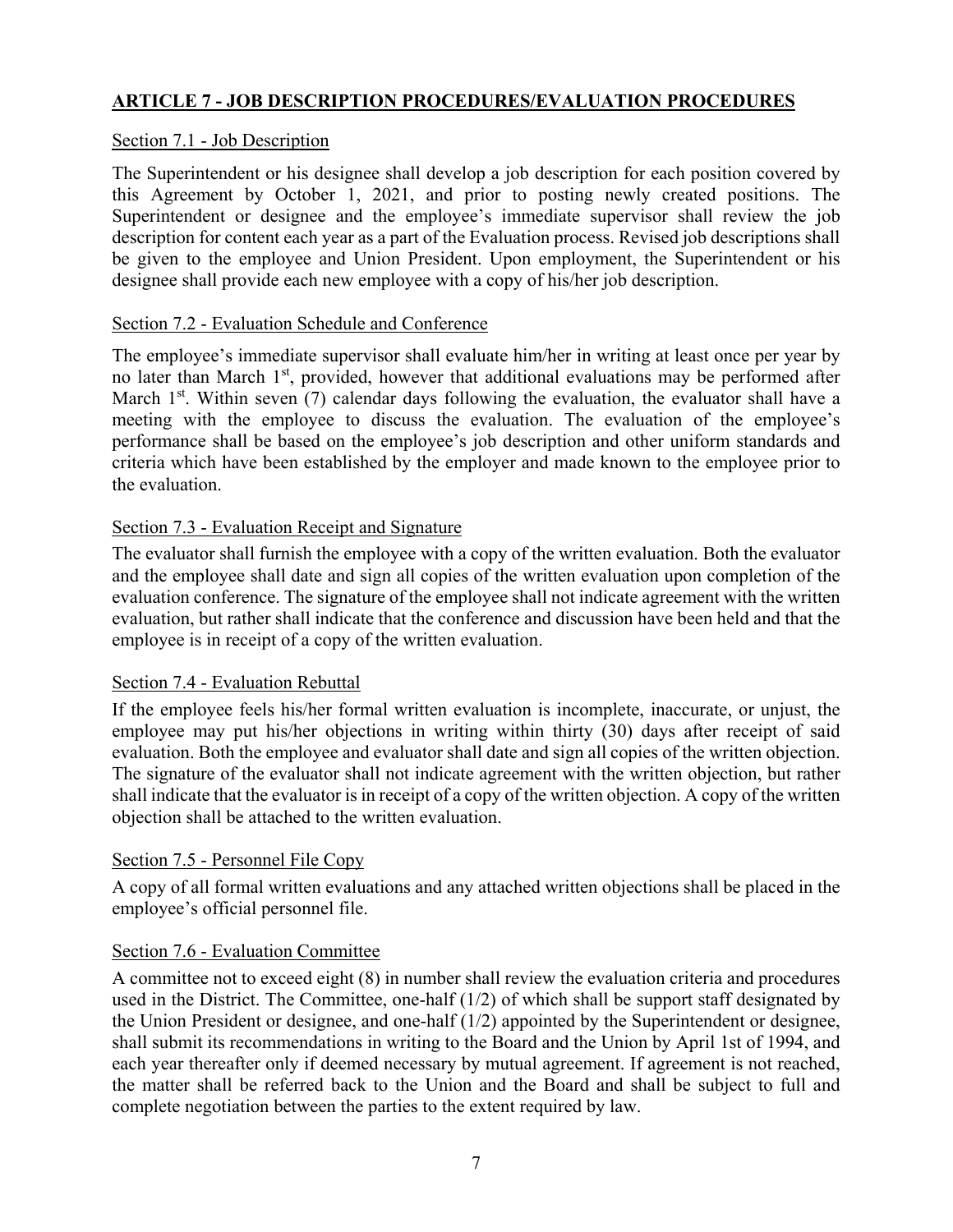# **ARTICLE 8 - GRIEVANCE PROCEDURE**

# Section 8.1 - Definition

Any claim by the Union or an employee that there has been a violation, misinterpretation, or misapplication of the terms of this Agreement shall be a grievance.

### Section 8.2 - Grievance Process

The parties hereto acknowledge that it is usually most desirable for an employee and the employee's immediately involved supervisor to resolve problems through free and informal communication. If, however, the informal process fails to satisfy the employee or the Union, a grievance may be processed as follows:

Step 1 -Supervisor Level: The employee and/or the Union may present the grievance in writing to the immediately involved supervisor. The grievance shall set forth the facts in the grievance, the section or sections in the Agreement allegedly violated and the remedy requested. Such grievance shall be submitted within twenty (20) days of the occurrence of the grievance or within twenty (20) days of when such occurrence should reasonably have become known. The supervisor shall arrange for a meeting to take place within ten (10) days after receipt of the grievance. Within ten (10) days after completion of the conference, the immediate supervisor shall give his/her decision to the grievant/Union in writing.

Step 2 - Superintendent Level: If the grievance is not resolved at Step 1, the employee and/or the Union may refer the grievance in writing to the Superintendent or designee within ten (10) days after receipt of the Step 1 answer. The Superintendent or designee shall arrange for a meeting to take place within ten (10) days of receipt of the appeal. Within ten (10) days after completion of the conference, the Superintendent shall give his/her decision to the grievant/Union in writing.

Step 3 - Arbitration: If the Union is not satisfied with the disposition of the grievance at Step 2, the Union may submit the grievance to binding arbitration. The American Arbitration Association (AAA) shall act as administrator of the proceedings. If the written demand for arbitration is not filed within twenty (20) days of the date of the Step 2 answer, then the grievance shall be deemed withdrawn.

# Section 8.3 –General Grievance Provisions

- A. In all steps of the grievance procedure, if the Board requires such steps to be held during the working hours of the grievant and/or the grievant's representative, such employees shall be excused with pay for that purpose. If the Board requires an employee to attend an arbitration as a witness, he/she shall be excused without loss of pay or leave for that purpose. An arbitration hearing shall not be held during the working hours of Union witnesses without the mutual agreement of the Board and the Union.
- B. If a grievance arises from the action of an authority higher than the immediate supervisor, the Union may present such a grievance at the appropriate steps of the grievance procedure with the approval of the appropriate authority.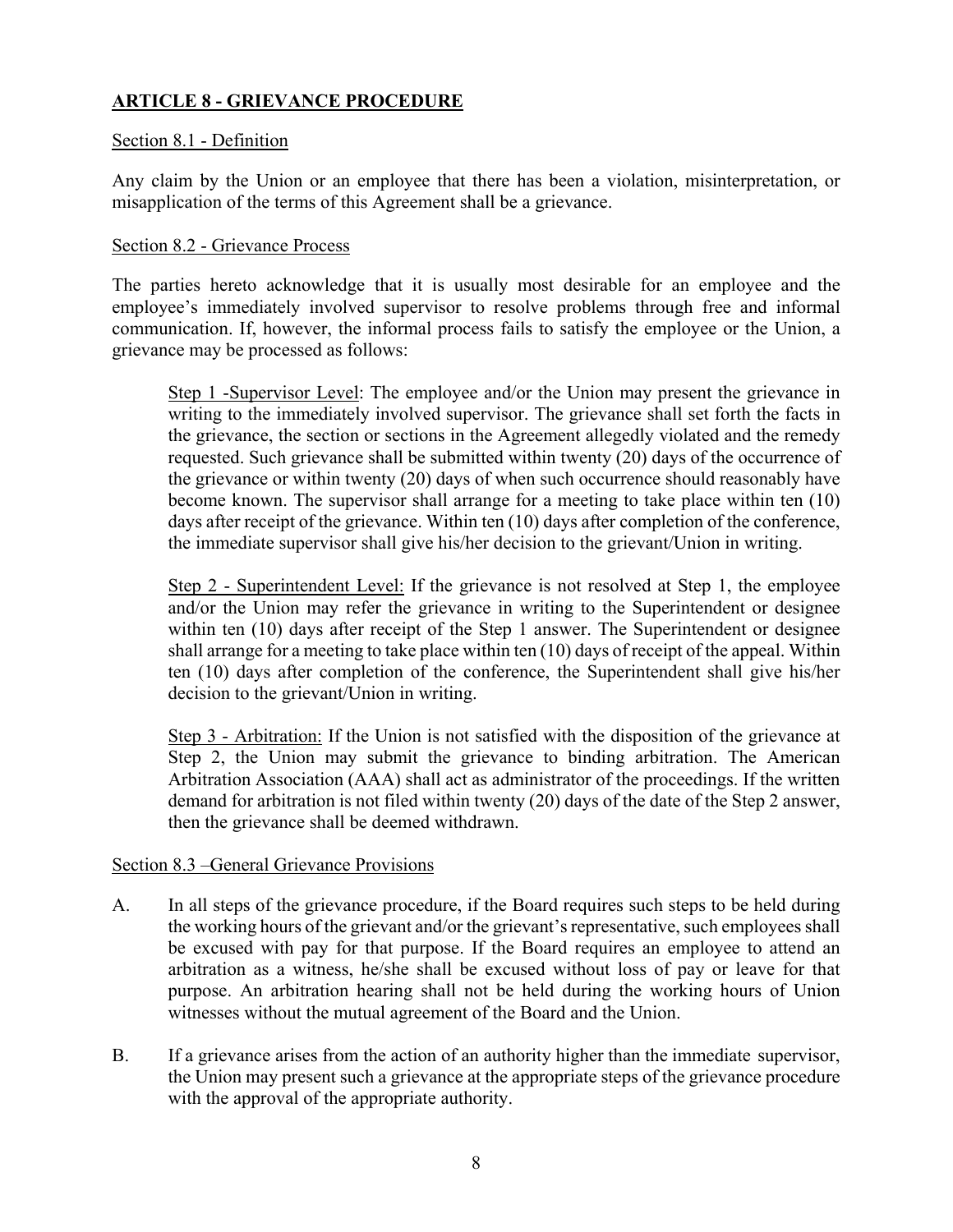- C. An employee who participates in the grievance procedure shall not be subject to disciplinary action or reprisal by the Board or Union because of such participation.
- D. The employee and his/her Union representative have the right to be present at all steps of the grievance process.
- E. At the request of the grievant or his/her Union representative, the Board shall provide copies of all documents submitted by the Board at Steps 1 and 2 of the grievance procedure upon receipt of the cost of producing the documents.
- F. The failure of the grievant or the Union to act within the time limits set forth shall preclude further appeal of the grievance. Upon failure of the Board to meet the time limits prescribed in this Article, the grievance shall be advanced to the next highest level.
- G. In any instance where the Union is not representing the grievant, the administrator or supervisor receiving the grievance or making the decision shall notify the Union in writing of all meetings, of any hearing, and of the resolution of the grievance at any level. However, in no event shall the grievance be resolved in a manner inconsistent with the terms of this Agreement unless with the approval of the Union.
- H. The term "days" as used herein shall mean days in which school is scheduled to be in session. When school is not in session, the term "days" shall mean workdays.
- I. All time limits may be extended by mutual agreement between the parties.
- J. A grievance may be withdrawn in writing by the Union at any level without establishing precedent and, if withdrawn, shall be treated as though never having been filed.

#### Section 8.4 - Scope of Arbitration

The arbitrator shall act in a judicial not a legislative capacity and shall have no right to amend, modify, nullify, ignore, add to, or subtract from the provisions of this Agreement. The arbitrator shall consider and decide only the specific issue submitted to him/her in writing and shall base the decision upon his/her interpretation of the meaning or the application of the terms of this Agreement. In the event the arbitrator finds a violation of the terms of this Agreement, he or she shall fashion an appropriate remedy. The arbitrator shall be without power to make a decision contrary to or inconsistent with or modifying or varying in any way from the Agreement. The arbitrator shall submit in writing his or her decision within thirty (30) calendar days following the close of the hearing or the submission of briefs by the parties, whichever is later, unless the parties agree to a written extension thereof. The arbitrator's decision shall be based solely upon his or her interpretation of the meaning or application of the express terms of this Agreement to the facts of the grievance presented. A decision rendered consistent with the terms of this Agreement shall be final and binding.

# Section 8.5 - Cost of Arbitration

Each party shall bear the full cost of its representation. The cost of the arbitrator and AAA shall be divided equally between the parties. The Board shall retain a certified shorthand reporter to prepare an official transcript of the proceedings. The cost of such services shall be borne equally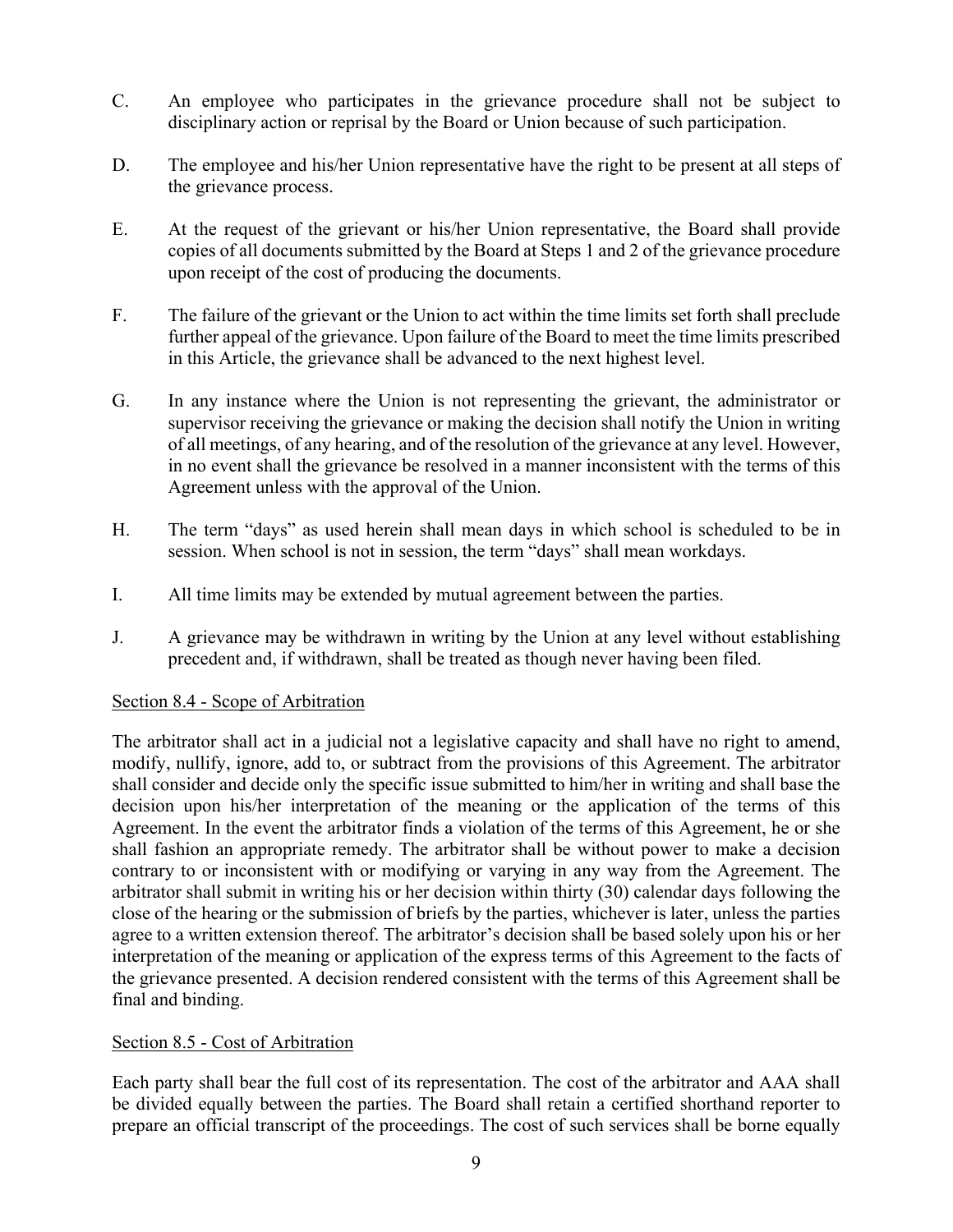between the Board and the Union. If either party requests a transcript of the proceedings, that party shall bear the full cost of the transcript. If both parties order a transcript, the cost of the transcript shall be divided equally between the Board and the Union. If the arbitrator requests a copy of the transcript, the cost shall be divided equally between the Board and the Union.

# Section 8.6 - Location of Arbitration

All arbitration hearings shall be held at a location situated within the boundaries of the Woodstock Community School District No. 200, unless the parties mutually agree to hold a hearing elsewhere.

# **ARTICLE 9 - DISCIPLINARY ACTION**

# Section 9.1 - Disciplinary Notice

No employee covered by this Agreement and employed by the District for more than thirty (30) consecutive work days shall be disciplined, including but not limited to reprimand, suspension with or without pay, withholding compensation, or discharge without:

- A. Notice of the reasons; and
- B. The right to a Union representative at the employee disciplinary conference.

This section is not meant to prevent the Board from taking immediate action for unusual or severe circumstances nor shall this provision pertain to evaluation conferences unless the employee has received an unsatisfactory evaluation and the Board has decided to discipline the employee at that conference.

#### Section 9.2 - Disciplinary Appearance

When an employee is required to appear before the Administration and/or the Board regarding the discipline or dismissal of an employee, the employee shall be given written notice and be entitled to have a representative of the Union present.

#### Section 9.3 - Disciplinary Procedure

Any disciplinary action shall be progressive and corrective unless the cause for discipline is so serious as to require immediate dismissal.

#### Section 9.4 - Failure to Report

Regardless of the length of continuous employment in District, any employee who fails to report to work for three (3) consecutive work days and also fails to notify the District that he/she will be absent by telephoning his/her supervisor or any other individual designated by the employer to receive reports of absence, shall be considered to have resigned from employment with the District unless the employee can demonstrate that he/she was unable to call due to total incapacitation (*e.g.,* coma, amnesia, etc.). Any employee who has been granted a leave of absence under Article XI shall be exempt from this section. Notwithstanding the preceding exemption, any employee granted a leave of absence under Article XI shall be required to provide his/her supervisor with the expected date of return to work at the beginning of his/her leave and shall also be required to provide prompt notification to his/her supervisor if unable to return on the expected date.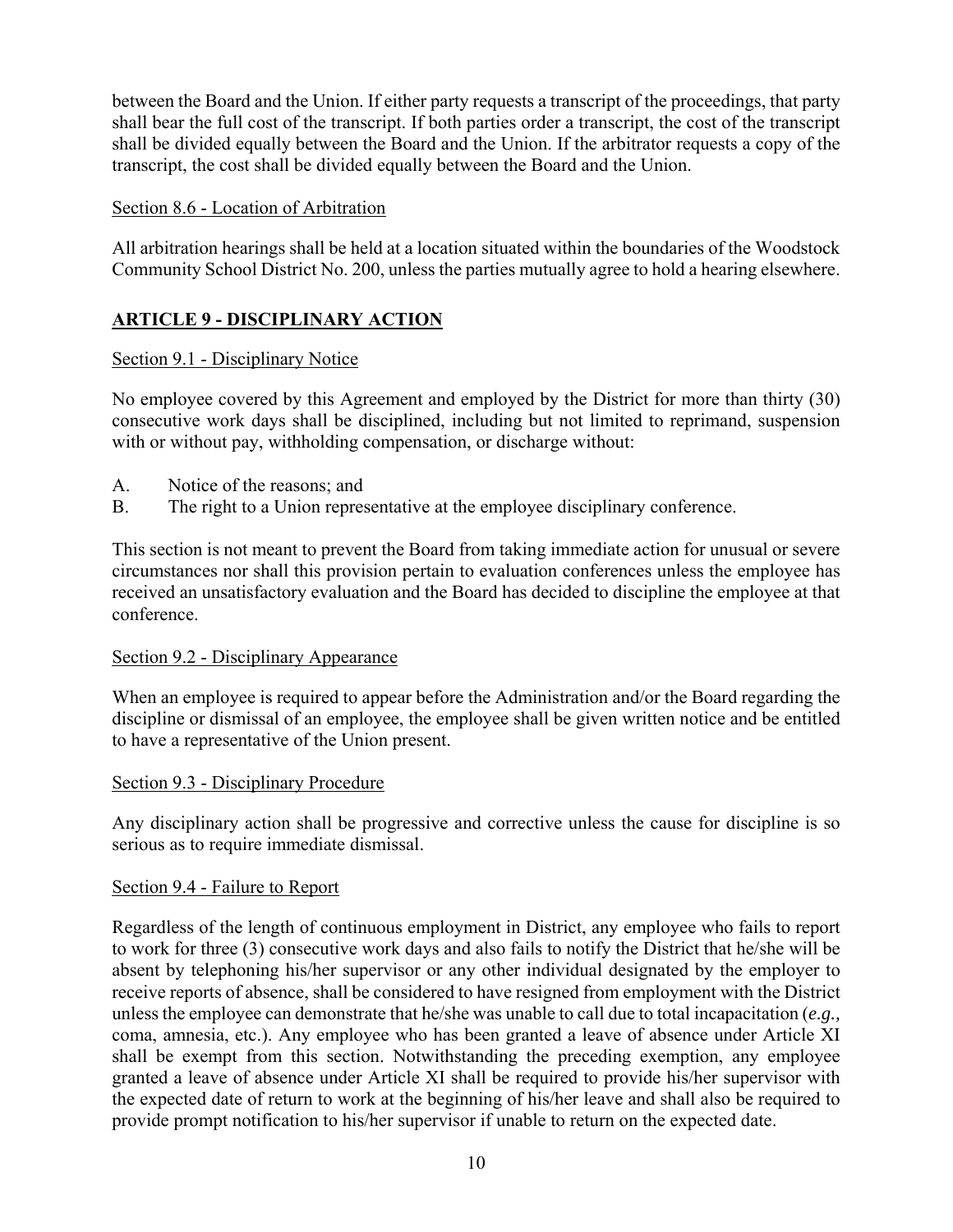# **ARTICLE 10 - VACANCIES**

#### Section 10.1 - Posting of Vacancies

If a vacancy occurs as a result of a resignation, termination, promotion, or new position, such vacancy shall be dated and posted on the District website, in the faculty lounge, and on a bulletin board near the mailboxes in each building in the District for at least five (5) working days. Each vacancy notice shall contain a job description, the qualifications needed for the job, and the hourly rate of pay. Notices of vacancies shall include the building where the vacancy occurred and a designated location for receipt of applications. Notices of vacancies which occur during the summer shall be sent to employees, who are not employed during the summer and who request such information in writing, by mail to the employee's last known address unless the employee gives the District written notice of another address. The Union president shall receive a copy of all vacancy notices. The Union president shall be notified when vacancies have been filled and shall be given the name, address, and telephone number of the new employee.

#### Section 10.2 - Application Process

Employees may apply for a vacancy by submitting an electronic application to the person named on the posting or the Human Resources Department in accordance with the time lines established in the posted notice. All qualified bargaining unit employees who apply for an open position in the WSRP bargaining unit shall be granted an in-person interview. Employees who are unsuccessful applicants shall be so notified by the administrator immediately following the acceptance of the position by the successful applicant and approval by the Board.

#### Section 10.3 - Assignment

Each employee shall be notified in writing of his/her assignment for the following year at least one (1) week prior to the last day of school. Such notice shall also include the employee's starting date, the number of hours the employee shall work each day, the number of days the employee shall work, the rate of pay the employee shall be paid, the building in which the employee shall work, and a copy of the school calendar. This section shall be subject to Section 4 of this Article.

#### Section 10.4 - Reassignment

Employees who are reassigned shall be given notice of such change within a reasonable time period prior to the effective date of the change. The union shall be given notice prior to any reassignment. An employee shall be granted a conference with his/her supervisor to discuss the reassignment if the affected employee requests it within five (5) days of the notification.

#### **ARTICLE 11 - LEAVES**

#### Section 11.1 - Sick Leave

A. Each employee shall be entitled to sick leave as follows: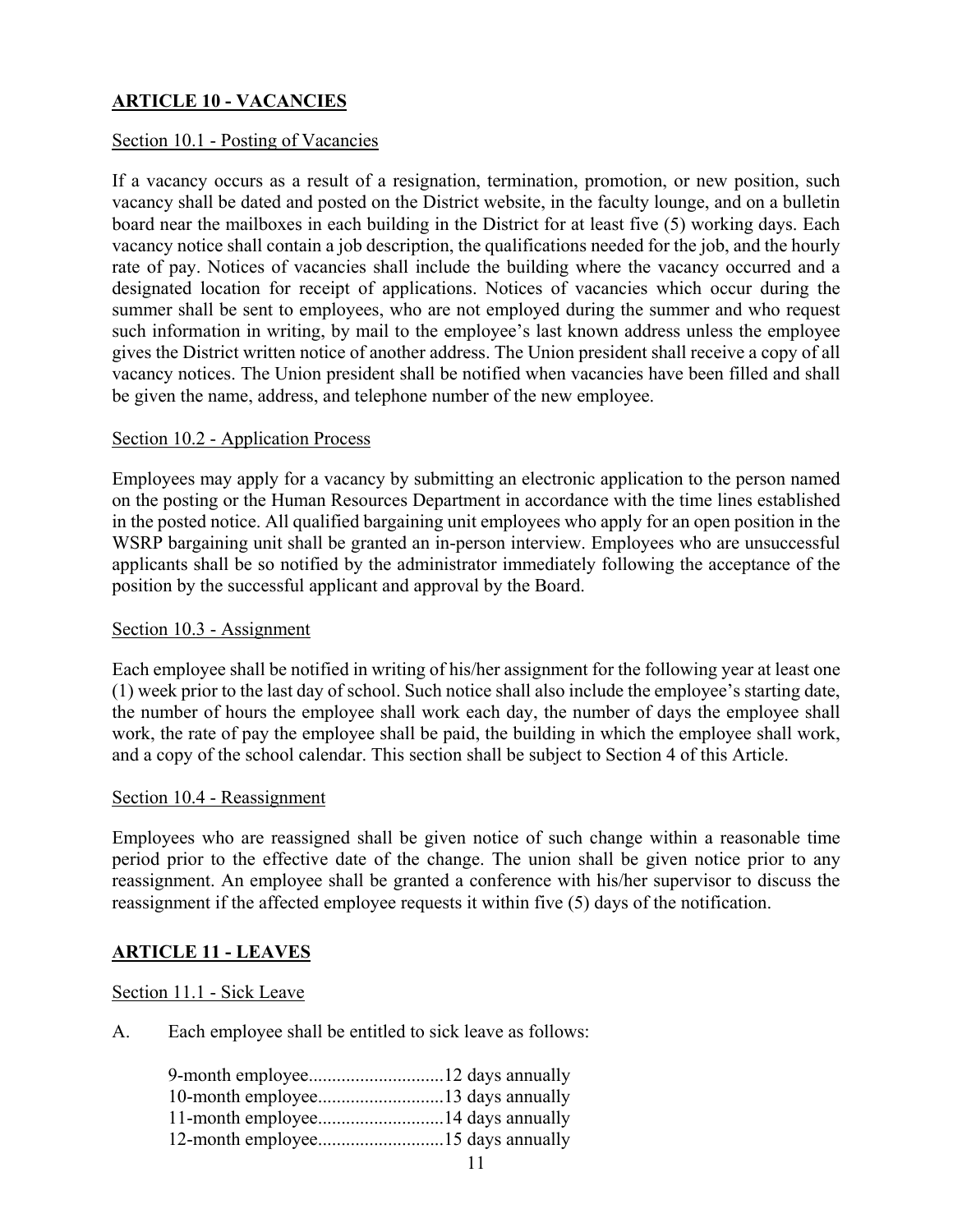- B. Sick leave in the initial year of employment shall be prorated in accordance with the portion of the year remaining until the end of that school year (June 30).
- C. Sick leave shall be interpreted to mean personal illness, serious illness, or death in the immediate family or household. The immediate family or household for purposes of this Article shall include parents, spouse, brothers, sisters, children, grandparents, grandchildren, parent-in-law, brothers-in-law, sisters-in-law, step-parents, step-children, legal guardians, and children-in-law.
- D. Unused sick leave shall accumulate without limit.
- E. Before the start of the school year, each employee shall be notified of the total number of sick days accumulated. Such notice shall not be construed to preclude the Board from modifying said notice in the event of an error in computation.
- F. Perfect Attendance Bonus

A perfect attendance bonus of \$100 per work year shall be paid to employees provided the following:

- no absences from work regardless of reasons (except vacation and union leave.)
- continuous employment with the District for the applicable full work year.
- absences due to Bereavement Leave as defined in Section 3 of this Article, Jury Duty, or Military Leave shall not count as absences for the purpose of computing the Perfect Attendance Bonus.

If an employee is eligible for the Perfect Attendance Bonus during their final two (2) years of employment with the District, and they concurrently elect the Service Recognition Bonus for either or both of their final two (2) years of employment with the District as defined in Section 17.16, such payment (including the Attendance Bonus) shall be made after the conclusion of the first calendar month following the month in which the employee's employment was terminated such that the payment will not constitute IMRF earnings (e.g. for an employee terminating employment on June 30, 2023, payment shall be paid on the first regularly scheduled payroll in August 2023).

#### Section 11.2 - Personal Leave

All full-time (35 hours or more) employees may request three (3) personal leave days per year, and employees working between twenty-five (25) and thirty-four (34) hours per week may request two (2) personal leave days per year subject to approval of the Superintendent or designee. Employees working less than twenty-five (25) hours per week may request one (1) personal leave day per year subject to the approval of the Superintendent or designee. Personal leave shall not be used on the first five (5) student attendance days of the school term. Employees shall make a good faith effort to avoid the use of personal leave during the last five (5) student attendance days of the school year except for the occurrence of unusual personal circumstances which will be reviewed on a case-by-case basis. Such leave is for transacting business which can only be done during the employee's working hours. Such request must be submitted to the Superintendent or designee forty-eight (48) hours in advance of the effective date, absent exceptional circumstances. Unused personal business days are added to the employee's available sick leave on July 1.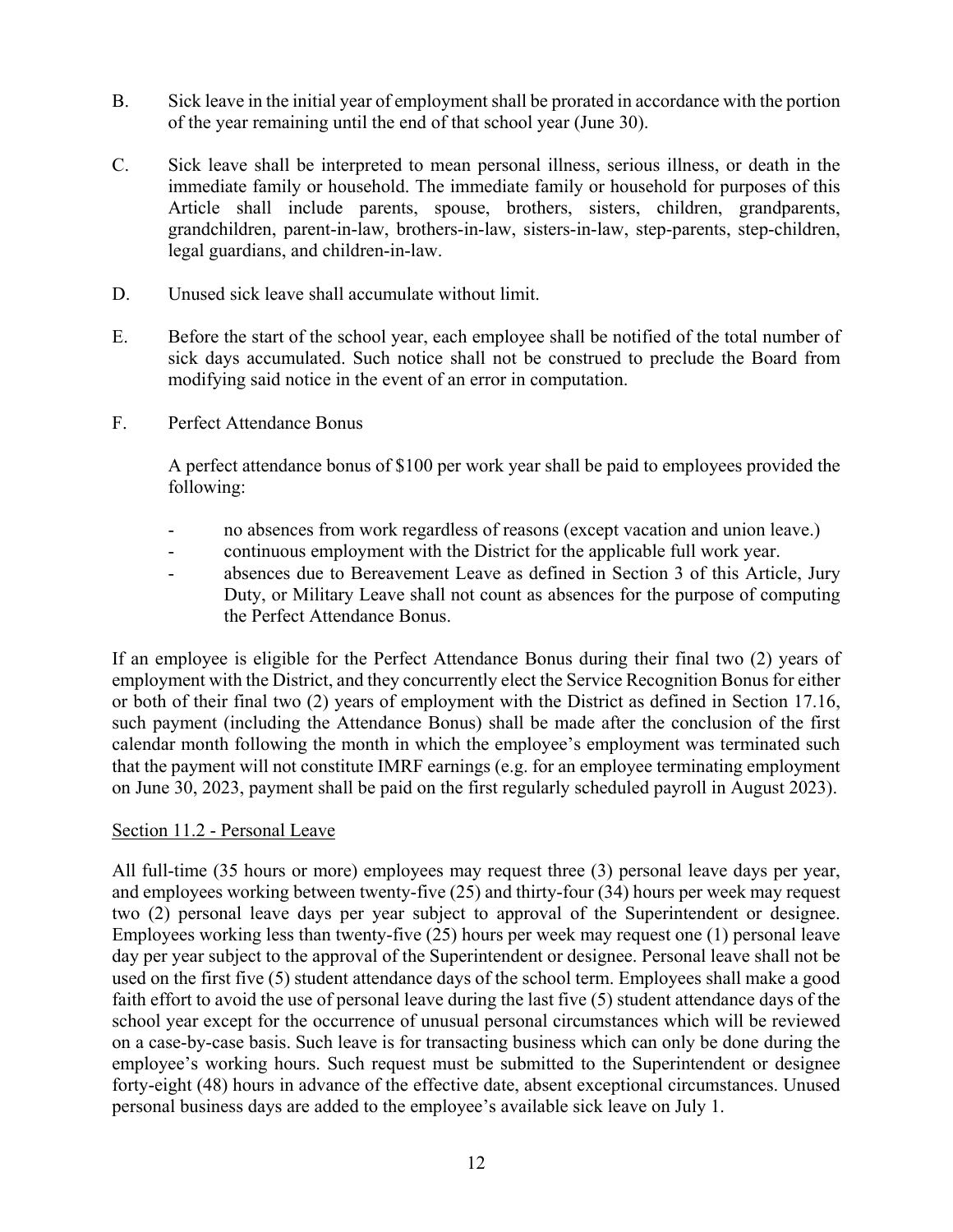#### Section 11.3 - Bereavement Leave

Each employee shall be entitled to three (3) bereavement leave days with full pay for death in the immediate family or household as defined in Section 1 above. Such leave shall be non-cumulative from year to year. The employee taking such leave shall notify his/her principal as soon as is feasible of his/her intention to take such leave. Any additional days shall be deducted from the employee's cumulative sick leave. For a death that occurs to a relative not defined in Section 1 of this Article or to a friend, each employee shall be entitled to bereavement leave with full pay for two (2) days. Such latter bereavement leave shall be limited to one (1) non-cumulative occurrence per year.

# Section 11.4 - Jury Duty

Any employee required to serve jury duty during his/her work hours shall continue to receive regular daily compensation for such hours provided any other compensation for such jury duty (excluding travel and meal allowance) shall be endorsed and remitted to the business office.

#### Section 11.5 - Leaves of Absence

Leaves of absence without pay may be granted to any employee in the District by the Board at its discretion and under the terms determined solely by the Board. Each leave request shall be considered on its individual merit, and the granting or denying of such request shall be without precedential effect. The employee shall be given an opportunity to continue insurance coverage in the District's insurance program during a Board approved leave of absence but shall be required to pay all premiums connected with this coverage. All premiums must be paid in advance of the month due. In the event that an employee who is granted a leave of absence under Section 11.5 is also eligible for leave pursuant to the Family and Medical Leave Act ("FMLA"), the rules and regulations governing FMLA leaves shall apply.

When possible, an Employee's request for a leave of absence shall be submitted thirty (30) days in advance of the first day of the requested leave.

#### Section 11.6 - Union Leave

The Union shall be entitled to five (5) work days of Union leave per year without loss of salary or other leave days, to send a representative to local, state, or national conferences, conventions, or workshops, provided that the Union President notifies the Superintendent four (4) days prior to the absence and that the Union reimburses the District for the cost of substitutes if they are hired. Unused Union leave shall not accumulate from year to year. The Union President or designee shall be granted two (2) hours of released time per month without loss of pay to meet with members of the bargaining unit provided such meetings do not interfere with the bargaining unit member's regularly scheduled work time. Two (2) additional hours per month may be used for such meetings provided the Union reimburses the Board based upon the hourly rate of pay of the Union President.

#### Section 11.7 - Inclement Weather Leave

An employee required to work when said employee's school is closed due to inclement weather shall not suffer a loss in pay for tardiness of one hour or less. Any employee arriving after the first hour shall suffer a prorated deduction in pay for each half hour of tardiness unless such employee makes up the missed time on a day(s) mutually agreed to by the employee and his/her immediate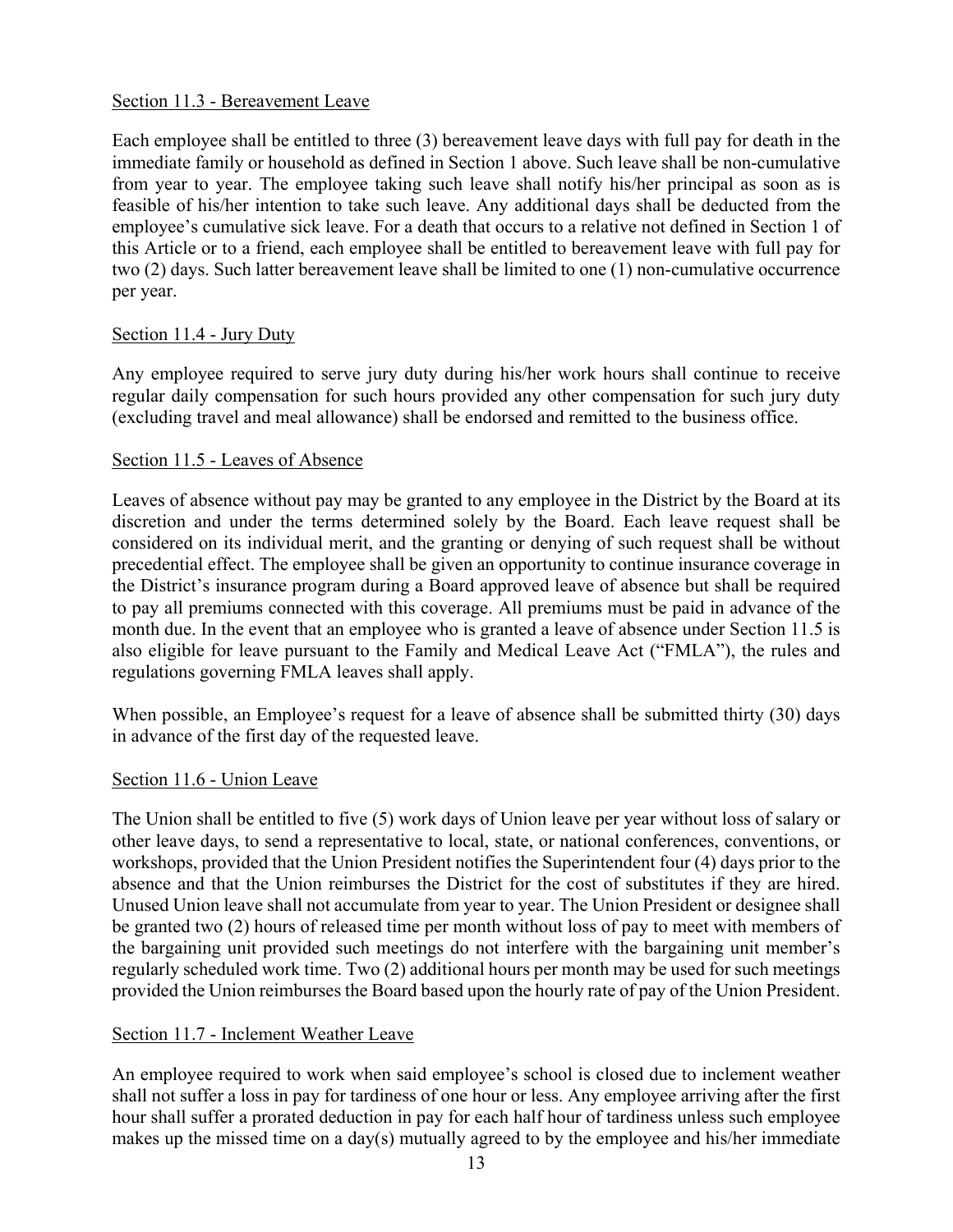supervisor. Any employee who was not notified of a school closing before arriving at work shall be entitled to two (2) hours of show-up pay, provided that such hours will not be treated as "hours worked" and shall not entitle the employee to overtime pay. All twelve month employees, except those who hold positions in the Payroll or Accounts Payable Departments, or the District Office Reception Area, may opt to use a vacation, personal, or dock day or may make up missed hours with supervisory approval, provided such hours are not made up as overtime and shall not be subject to the advance notice requirement of Section 14.1 or Section 11.2. Those employees who hold positions in the Payroll or Accounts Payable Departments, or the District Office Reception Area may request to use a vacation or personal day, and if approved by their supervisor, the use of such a day shall not be subject to the advance notice requirements referenced above in this Section.

On emergency days when school buildings are closed for in-person learning due to snow/cold but the school day is conducted remotely (i.e., an e-learning day under Section 10-20.56 of the *School Code*), employees shall be paid for their regular number of work hours to perform work assigned by their supervisor. Employees who do not perform the assigned work shall not be paid.

# **ARTICLE 12 - GENERAL WORKING CONDITIONS**

# Section 12.1 - Substitutes

The District shall establish a list of substitute employees. The Board shall make a reasonable effort to employ a substitute who is qualified to hold the position whenever an associate (categories 1, 2 & 3) is absent.

#### Section 12.2 - Courtesy and Respect

Any employee who has allegedly been the subject of gross disobedience or misconduct by a student shall report such incident to his or her immediate supervisor. The supervisor shall promptly investigate the matter and notify the employee of his or her recommendation. If the employee feels that the action is not appropriate, the employee may appeal such decision to the Superintendent. The Superintendent's decision shall be final.

#### Section 12.3 - Standards of Equity Committee

There shall be an advisory committee composed of representatives from the six categories of personnel affected by this union and the appropriate administrators to establish guidelines and the reallocation of hours (to be based on, among other criteria, student population and workload). Such committee shall submit its recommendations in writing to the Board through the Superintendent and to the Union by April 1<sup>st</sup>, each year, only if deemed necessary by mutual agreement.

#### Section 12.4 - Courtesy in Relationships

The basis of all workplace interactions shall be one of common courtesy and mutual respect at all times.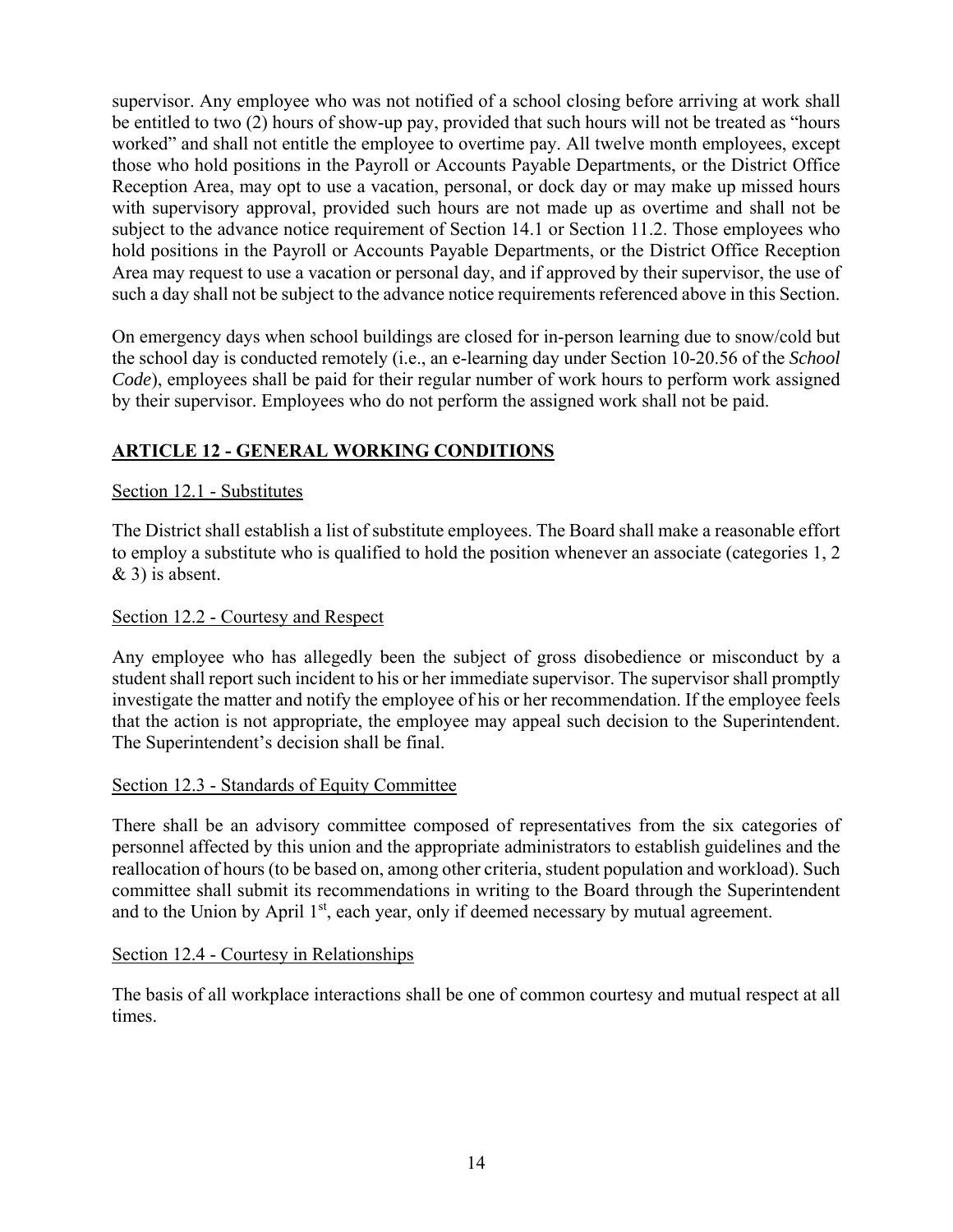# Section 12.5 – Personal Hygiene Differential

All associates who regularly assist any student(s) with diapering and/or toileting needs shall receive a \$1.00 per hour pay differential. In the event such associate is absent and if no substitute is available, the building principal will ask for volunteers to substitute. If there are no volunteers, the least senior associate within the building will be assigned as the substitute. In the event that associates who do not regularly perform such work substitute, such associates shall also receive a \$1.00 per hour pay differential for the period of time they assist as a substitute for a student with diapering and/or toileting needs.

# Section 12.6 – Associate Attendance on Non-District In-Service Days (Parent Conference Days)

On Parent Teacher Conference half days, classroom, high school supervisory, and library associates' workday shall end at the assigned school's student dismissal time. Section 12.7 –Start of the School Year

In lieu of working the two (2) Parent Teacher Conference half days, classroom, high school supervisory, and library associates' work year shall begin one day prior to the first day of student attendance.

# **ARTICLE 13 - OVERTIME**

# Section 13.1 - Overtime Hours

Overtime shall be work performed by an employee which is in excess of forty (40) hours in one (1) week. Employees shall not be required to alter their normally scheduled hours of work without their consent in order to require use of compensatory time in lieu of overtime pay. This Article shall not preclude changing an employee's regular work week, subject to Section 15.2.

#### Section 13.2 - Overtime Rate

Overtime shall be compensated at one and one-half (1 1/2) times the employee's hourly rate.

#### Section 13.3 - Weekends

The overtime rate of one-and one-half (1 1/2) times the employee's hourly rate shall also apply to work performed on Saturdays and Sundays by full-time employees whose regular work week is Monday through Friday.

#### Section 13.4 - Minimum Hours

An employee who is required to work on his/her regular day off or is called back to work after his/her regular work day has ended shall be guaranteed a minimum of two (2) hours of work. This provision shall not apply to extended workdays.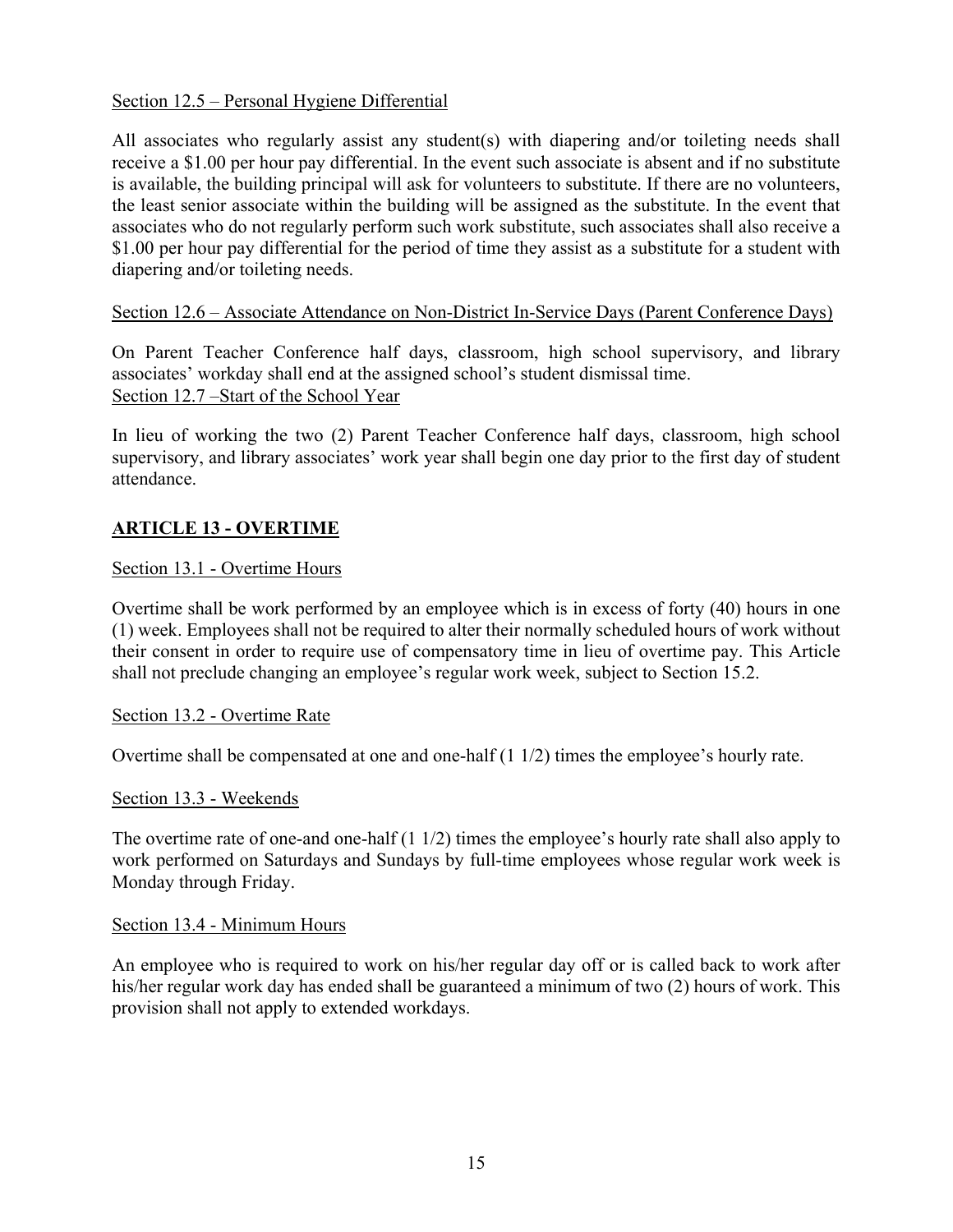# **ARTICLE 14 - VACATION AND HOLIDAYS**

#### Section 14.1 - Vacations

Employees serving full-time or part-time in twelve-month positions are entitled to paid vacation benefits as follows:

One (1) year to five (5) years completed on the anniversary of the employee's date of hire - ten (10) vacation days;

Six (6) years to ten (10) years completed on the anniversary of the employee's date of hire - fifteen (15) vacation days;

Eleven (11) years to fifteen (15) years completed on the anniversary of the employee's date of hire - twenty (20) vacation days;

Sixteen (16) years or more completed on the anniversary of the employee's date of hire twenty-five (25) vacation days.

All vacation shall be approved in advance by the Superintendent or his designee. Vacation time shall be used within one (1) year of the time earned. Employees should take vacations during the summer months. However, if an employee wishes to take a vacation during Christmas recess, spring break or during the school year, the Building Principal and Superintendent must approve the request and there must be sufficient District personnel to carry out the duties of the employees on vacation as determined by the Building Principal and Superintendent.

An employee who terminates his/her employment or retires prior to the anniversary of his/her date of hire, shall earn vacation time on a prorated basis for that fraction of the year which the employee works. Such employee shall be granted full pay for earned and unused vacation time. Vacation time taken but not earned at the time of termination or retirement shall be deducted from the employee's final paycheck.

The carrying over of vacation days from one work year to the next, shall be limited to carrying over a maximum of one year's allocation of vacation days.

Section 14.2 – Holidays

A. All full-time twelve-month employees shall be entitled to the following paid holidays provided they fall within a five (5) day work week.

| Independence Day             | New Year's Eve $(1/2 \text{ day})$ |
|------------------------------|------------------------------------|
| Labor Day                    | New Year's Day                     |
| Columbus Day                 | Martin Luther King's Birthday      |
| Veterans' Day                | Lincoln's Birthday                 |
| Thanksgiving Day & day after | Casimir Pulaski Day*               |
| Christmas Eve Day            | Good Friday                        |
| Christmas Day                | Memorial Day                       |

\* During any year in which the District requests and receives a waiver from the Illinois State Board of Education to hold classes on Casimir Pulaski Day, said day shall not be considered a holiday. In such an event, the parties shall substitute the Day after Christmas for Casimir Pulaski Day. Only those employees who would have been entitled to Casimir Pulaski Day as a paid holiday shall be entitled to the Day after Christmas. (In the event the Kids Club program is open on this date, an alternate date will be substituted for Casimir Pulaski Day by mutual agreement between the employee and the Kids Club director.)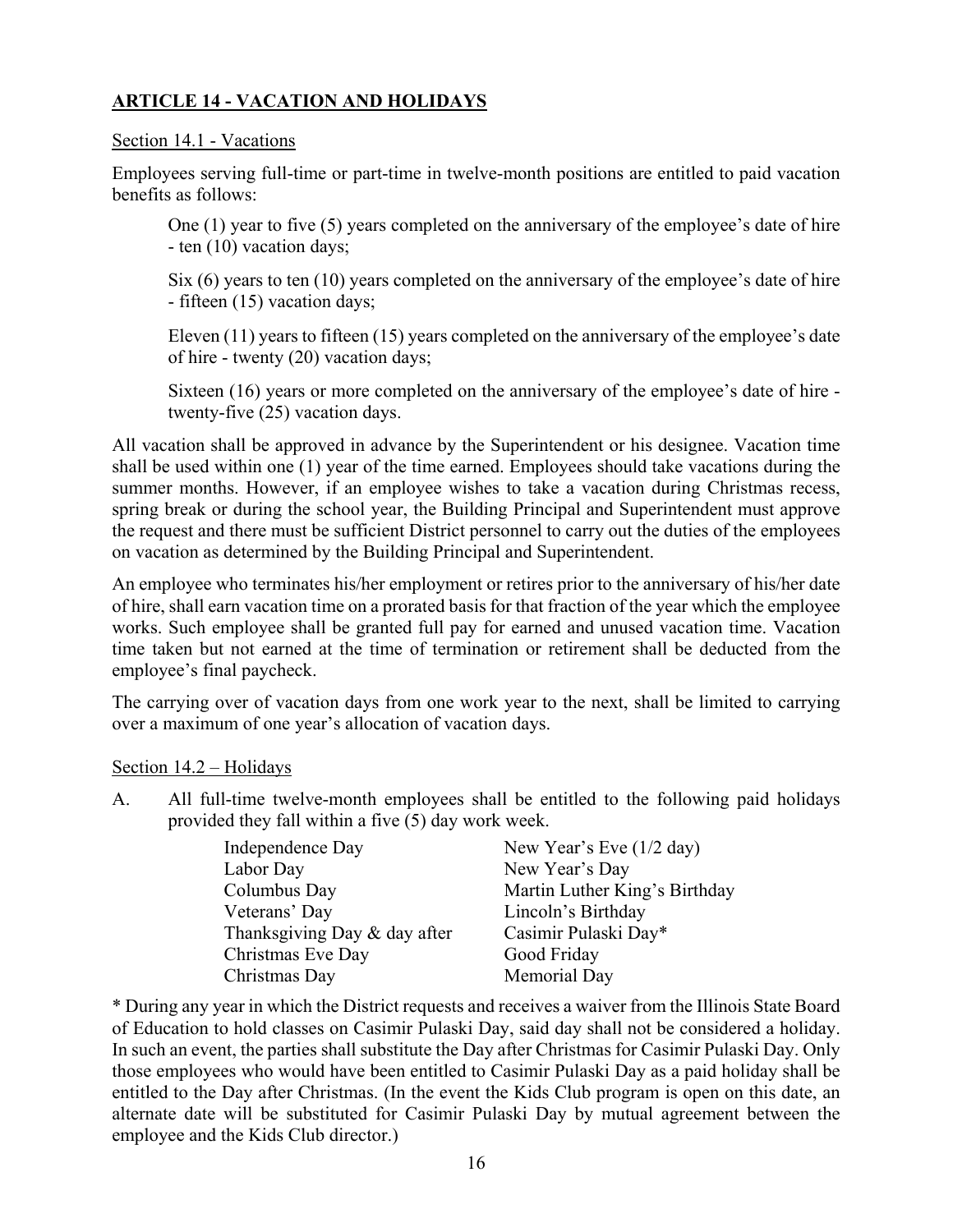- B. All full-time employees not employed on a twelve-month basis shall be entitled to the paid holidays identified in (A), with the exception of Christmas Eve and New Year's Eve, if the holiday falls within the time period for which the employee is employed.
- C. Part-time employees working at least twenty-five (25) hours per week and less than twelve (12) months shall be entitled to the following paid holidays, if the holiday falls within the time period for which the employee is employed:

| Labor Day        | New Year's Day |
|------------------|----------------|
| Veterans' Day    | Good Friday    |
| Thanksgiving Day | Memorial Day   |
| Christmas Day    |                |

Part-time employees working at least twenty-five (25) hours per week and less than thirtyfive (35) hours per week twelve (12) months shall be entitled to the following paid holidays, if the holiday falls within the time period for which the employee is employed:

| Independence Day | New Year's Day                |
|------------------|-------------------------------|
| Labor Day        | Martin Luther King's Birthday |
| Veterans' Day    | Lincoln's Birthday            |
| Thanksgiving Day | Good Friday                   |
| Christmas Day    | Memorial Day                  |

- D. Any employee who is required to work on a holiday shall receive holiday pay plus one and one-half (1-1/2) times the employee's regular rate for hours worked.
- E. If the holiday falls on the weekend, an alternate holiday shall be set by the Superintendent.
- F. Part-time employees working at least twenty (20) hours per week, but less than twenty-five (25) hours per week, shall be entitled to the following paid holidays, if the holiday falls within the time period for which the employee is employed:

 Thanksgiving Day Christmas Day New Year's Day

# **ARTICLE 15 - WORK DAY/WORK WEEK/WORK YEAR**

Section 15.1 - Work Day/Breaks

- A. The work day for employees shall not be established solely for the purpose of minimizing the fringe benefits of the employees.
- B. Each full-time employee shall receive two (2) fifteen (15) minute breaks daily, except in emergency situations.
- C. Each part-time employee who works at least twenty-five (25) hours per week shall receive one (1) fifteen (15) minute break daily, except in emergency situations.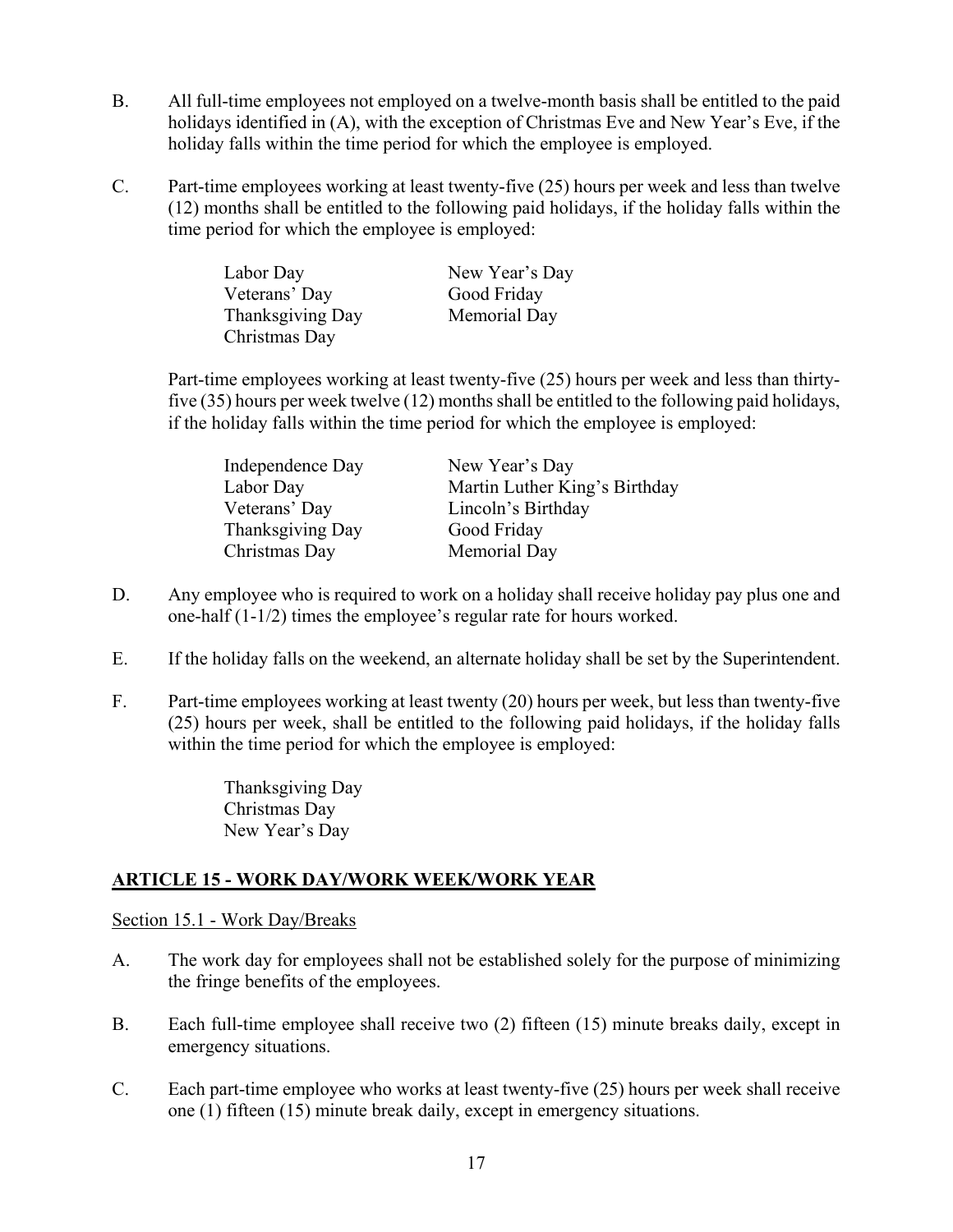D. In the event the employee's supervisor determines that the workload prohibits a break, the employee shall receive additional pay for such break time based on the employee's regular salary.

Section 15.2 - Work Week

All employees hired prior to July 1, 1988 shall not be required (but may volunteer) to work an alternate work week other than Monday through Friday. Employees hired on or after July 1, 1988, may be required to work weeks other than Monday through Friday, provided such alternative work week is established as a matter of consistent practice and not as a means to circumvent the payment of overtime.

# Section 15.3 - Work Year

Each employee's work year will be defined by the following:

| Category of Employee:              | <b>Annual Work Days:</b> |
|------------------------------------|--------------------------|
|                                    |                          |
|                                    |                          |
| 11-month employee218-220 work days |                          |
|                                    |                          |

The work year for all full-time employees working less than twelve (12) months shall not be less than the length of the school year.

#### Section 15.4 - Altered Work Day/Work Week Schedule

An employee, with the permission of his/her immediate supervisor, may work a different schedule during summer or spring break, holidays, or any day(s) which students are not in attendance.

#### Section 15.5 - Temporary Cafeteria Manager

Any employee who is assigned the duties of temporary cafeteria manager by the Superintendent or designee in the absence of the cafeteria manager shall be paid an additional ten percent (10%) per hour during the period so assigned. This provision shall not be construed so as to require the assignment of temporary cafeteria manager duties if deemed unnecessary by the Superintendent or designee.

# **ARTICLE 16 - CONTRACT NEGOTIATIONS/ADMINISTRATION**

#### Section 16.1 - Negotiation Information

Upon written request of the Union President, the Board shall furnish the Union President the following documents:

- A Board agendas;
- B. Official minutes of Board meetings;
- C. Individual school handbooks;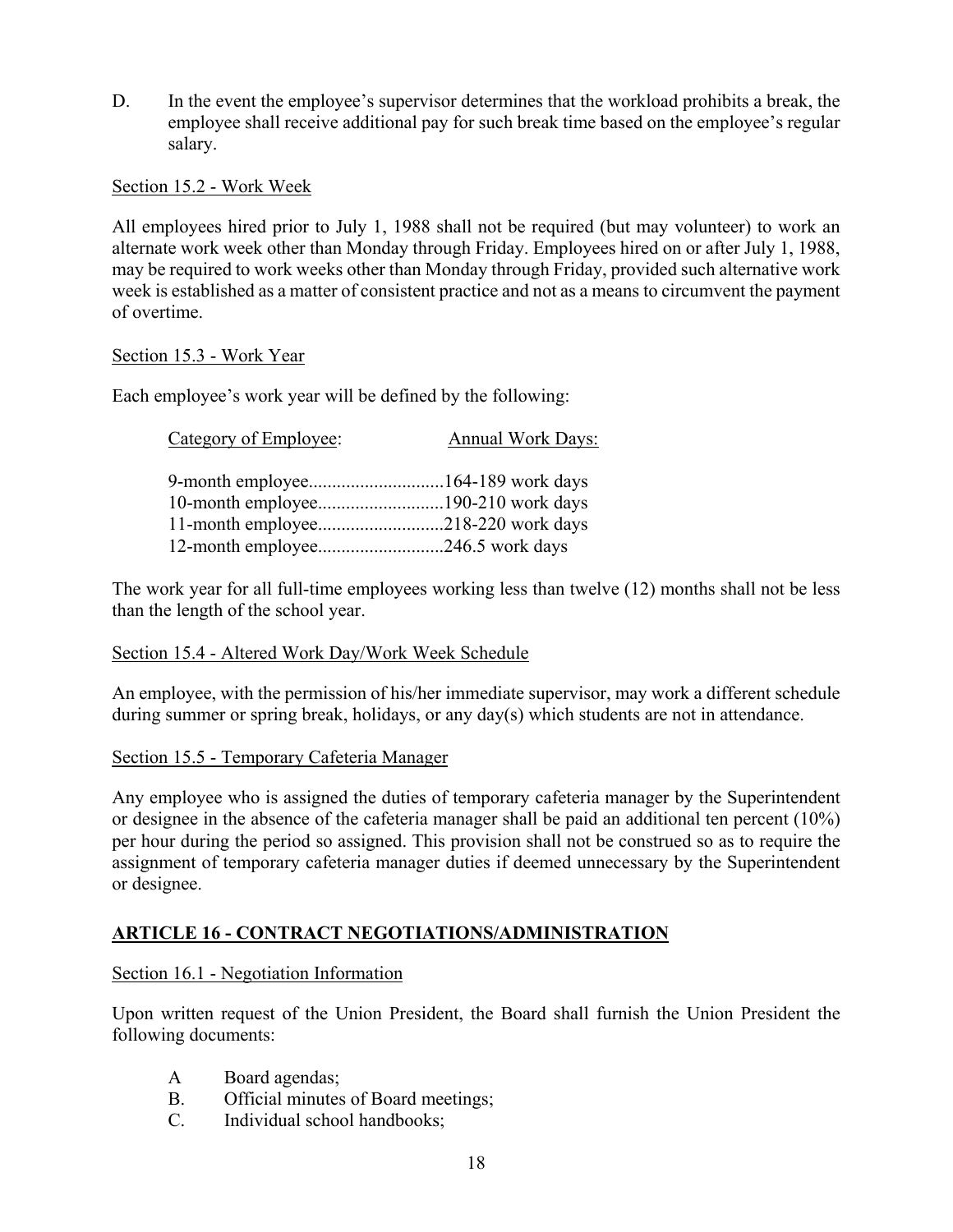- D. Board policy manual and revisions;
- E. Annual financial publication;
- F. Salary, longevity & fringe benefits costs.

# Section 16.2 - Mediation

If an agreement is not reached by forty-five (45) days prior to the scheduled start of the next school year, either party shall have the right to request mediation. Upon such request, both parties shall jointly forward a request for a mediator to the Federal Mediation and Conciliation Service (FMCS). If a Federal Mediator is not available, both parties shall immediately attempt to select a new mediator who is mutually agreeable. If the parties cannot agree, the Illinois Educational Labor Relations Board (lELRB) shall provide a mediator per its rules and regulations. Nothing in this section shall prohibit either party from declaring that mediation has been exhausted.

# **ARTICLE 17 - SALARY/FRINGE BENEFITS**

# Section 17.1 - Errors In Pay

Any errors in computation of the wages of employees shall be corrected as soon as possible upon discovery of the error.

# Section 17.2 - In-Service Training-

Each year, the Board shall provide employees with one (1) or more days of in-service training with pay. If the in-service training is on Saturday or Sunday, the Board shall pay the appropriate rate of pay. The topic(s) for such in-service shall be recommended by May  $30<sup>th</sup>$  of the prior school year by a joint advisory In-Service Committee, one-half (1/2) of which shall be employees appointed by the Union President and one-half (1/2) appointed by the Superintendent or designee. Employees shall be given two (2) weeks' notice prior to the date of in-service.

Section 17.3 - Insurance

# A. Hospitalization/Major Medical Insurance

A group hospitalization/major medical insurance plan shall be procured by the Board and made available to all eligible full-time employees (35 hours or more). Except as the Union shall otherwise specifically agree in writing, the benefits shall be no less than those agreed to between the parties on July 1, 2016 and July 1, 2017 respectively. In the event the changes made in 2016 and 2017 are not enough to keep the Hospitalization/Major Medical Insurance under the Affordable Care Act (ACA) cap, the Insurance Committee will convene to determine what additional items would be needed to reduce the premiums below the Affordable Care Act cap. The Board shall contribute toward the applicable annual premium rates as established by the District's Third Party Administrator or such other consultant or plan administrator as may exist from time to time. Effective with the 2003-04 school term, the Board shall pay ninety percent (90%) of the annual premium for individual coverage and eighty percent (80%) of any additional annual premium for any family coverage (i.e., family, employee and spouse, or employee and child(ren)) selected by the employee.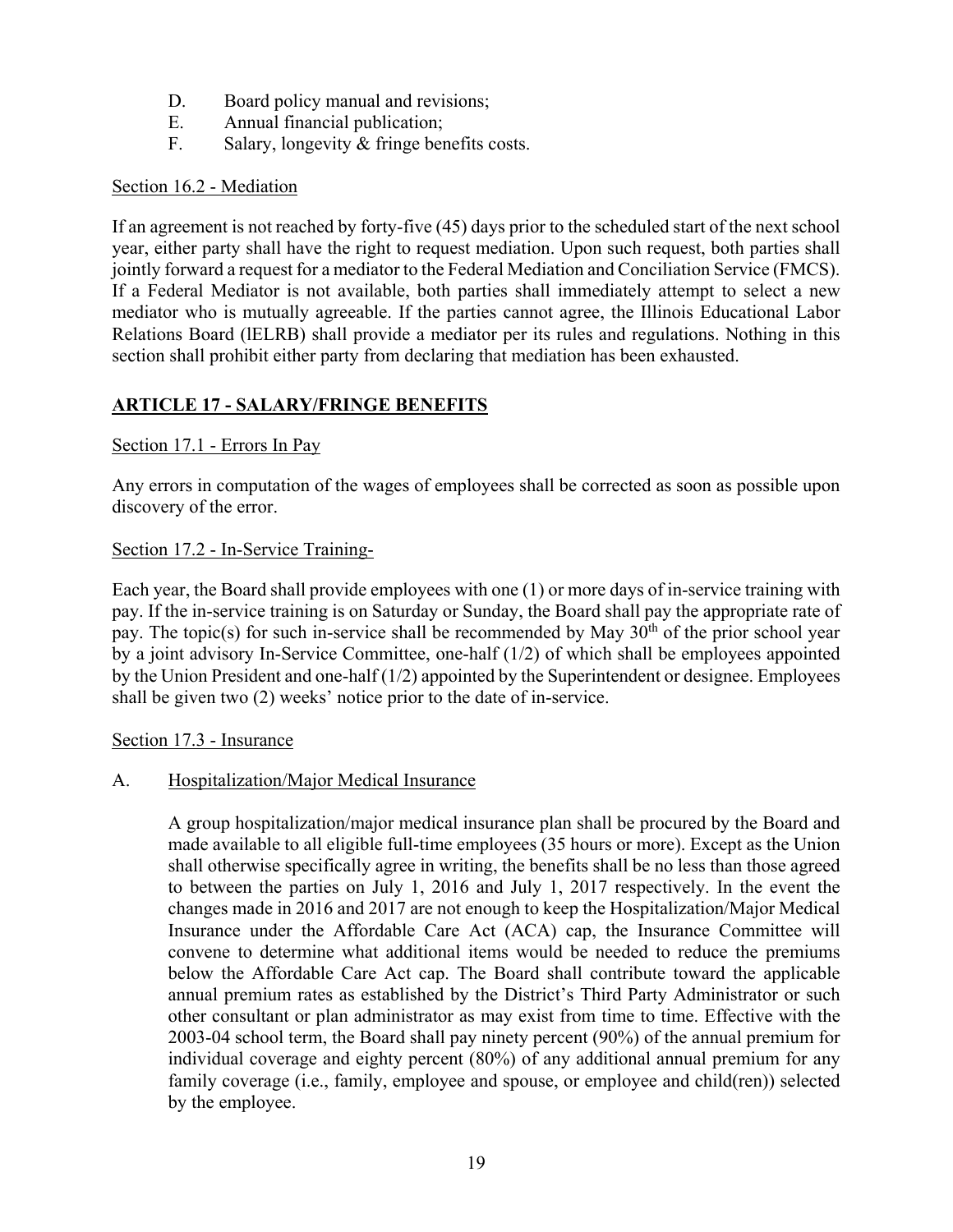Upon request, every employee shall receive a copy of the policy and its specific coverage and cost. Employees who work at least nine (9) months a year and at least twenty (20) hours per week may participate in group health coverage at their own cost, provided premiums are paid on a timely basis as determined by the business office.

Retiring employees, at least fifty-five (55) years old, who have served the District for ten (10) years or more and who have not become eligible for Medicare, may continue to carry the group health care insurance at their own cost provided premiums are paid at least one month in advance.

The Union president shall appoint one (1) person to the District Insurance Committee.

B. Life Insurance

The Board shall pay the premium for term life and accidental death and dismemberment insurance for employees according to the amounts listed below:

#### C. Dental Insurance

Board shall pay the full premium for single dental insurance coverage for each full-time employee. Family coverage shall be available with the employee paying the premium differential between the Board contribution and the family coverage premium. Employees who work at least nine (9) months a year and at least twenty (20) hours per week may participate in the District's dental plan at their own cost, provided premiums are paid on a timely basis as determined by the business office. Except as the Union shall otherwise specifically agree in writing, the benefits shall be no less than those agreed to between the Board and the Woodstock Council of Teachers on January 1, 2007.

# D. Flexible Benefit Spending Plan

The insurance committee shall meet to develop a flexible benefit spending plan for all employees. The initial fee and monthly employee fees shall be paid by the Board. The committee shall submit recommendations to the Board and the Union for their consideration. The plan shall begin on January 1, 1995.

#### Section 17.4 - Payroll Deductions

Upon written authorization from an employee, the Board shall deduct from the employee's compensation for one or more of the following:

- A. Credit Union approved by the Superintendent or designee
- B. Tax Sheltered Annuity approved by the Superintendent or designee
- C. United Fund
- D. District health insurance for part-time employees
- E. Member Union Dues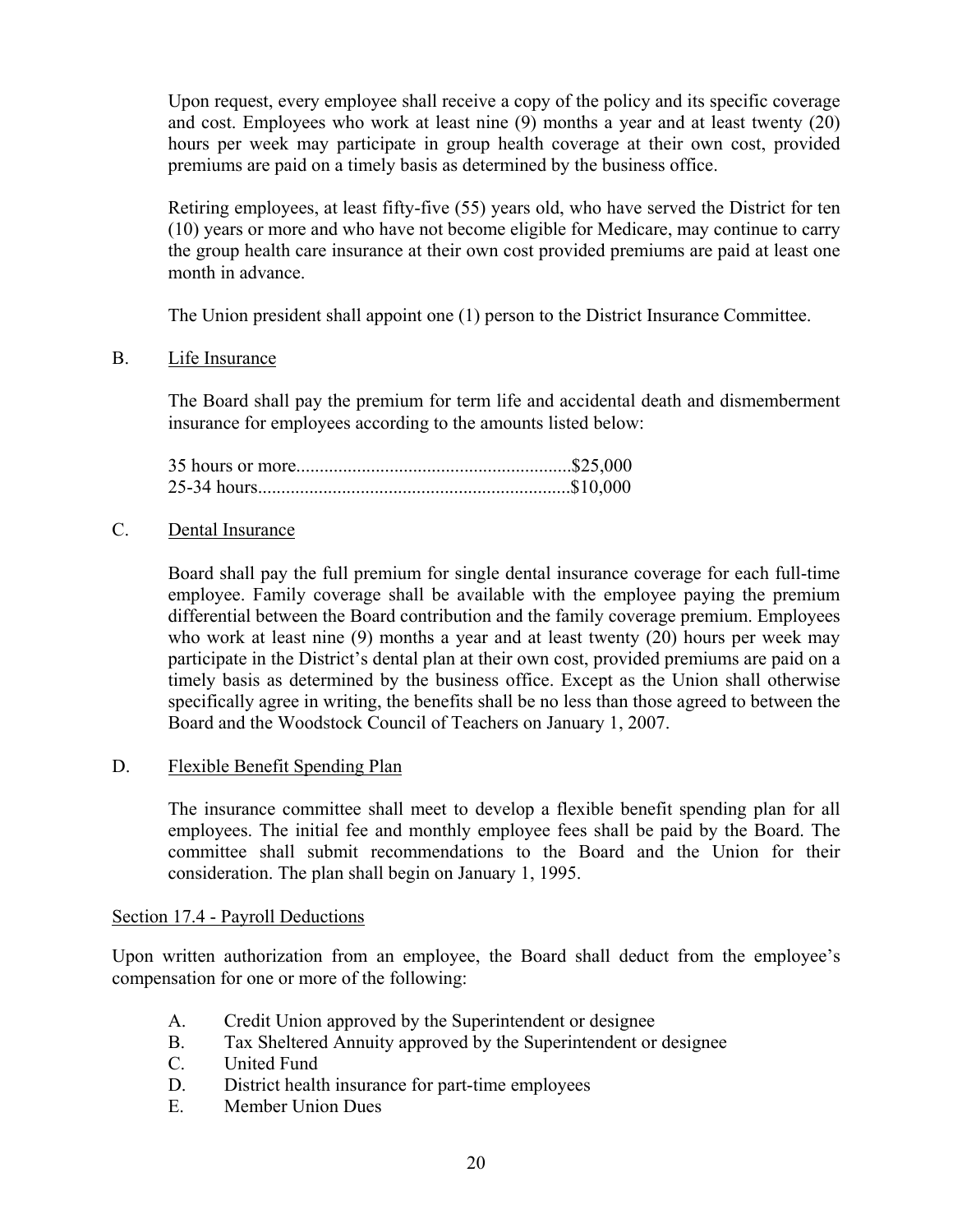Such authorization shall be submitted no later than ten (10) working days prior to the effective payroll. Such authorization shall not be changed more than two (2) times per fiscal year.

#### Section 17.5 - Time Sheets

For an employee to receive his/her paycheck, any required time sheets must be submitted as per the Payroll Schedule posted at each building site, except in the event of an unusual or emergency situation.

# Section 17.6 - Pay Day

For all employees, checks shall be distributed, the  $10<sup>th</sup>$  and  $25<sup>th</sup>$  of each month, except when such date occurs during a non-working day. In such instances, the first previous District business day shall be the pay day. Employees working 11 months or more will be paid over twenty-four (24) total pay periods on the  $10<sup>th</sup>$  and the 25<sup>th</sup> of each month. Employees working 10 months or less will be paid over twenty (20) total pay periods on the  $10<sup>th</sup>$  and  $25<sup>th</sup>$  of each month from September through June.

#### Section 17.7 – IMRF-FICA

For each employee of the District who works at least six hundred (600) hours per year, the Board shall deduct from the compensation of each employee, the amount the employee is required by law to contribute to the Illinois Municipal Retirement Fund (IMRF). The Board shall deduct, from the compensation of each employee, the amount the employee is required by law to contribute under the Federal Insurance Contribution Act (FICA) towards Social Security.

#### Section 17.8 - Longevity

Employees who have worked in the District for six (6) or more years shall receive a longevity allowance each year on their anniversary date according to the following schedule:

| Upon Completion of:          | 2021-2024 |
|------------------------------|-----------|
| 6 to 9 years in District     | \$275.00  |
| 10 to 14 years in District   | \$375.00  |
| 15 to 19 years in District   | \$475.00  |
| 20 or more years in District | \$575.00  |

If an employee is eligible for the Longevity payment during their final two (2) years of employment with the District, and they concurrently elect the Service Recognition Bonus for either or both of their final two (2) years of employment with the District as defined in Section 17.16, such payment (including the Longevity payment) shall be made after the conclusion of the first calendar month following the month in which the employee's employment was terminated such that the payment will not constitute IMRF earnings (e.g. for an employee terminating employment on June 30, 2023, payment shall be paid on the first regularly scheduled payroll in August 2023).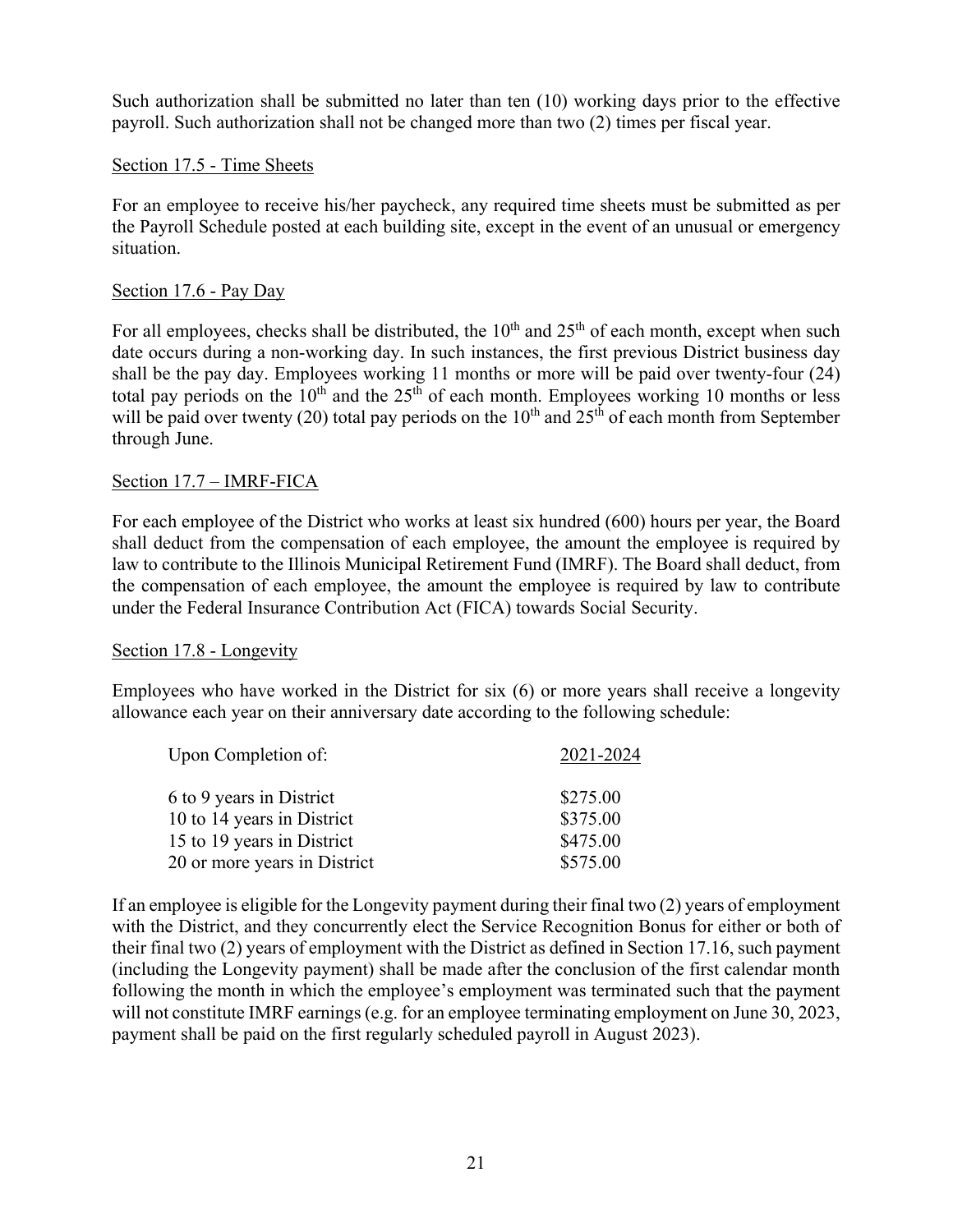# Section 17.9 - Physical Exam

If an existing or newly hired employee is required to take a physical exam for employment purposes, the Board shall reimburse the employee the cost of the exam.

### Section 17.10 - Travel Reimbursement

Any mileage required to be incurred by an employee conducting school business shall be compensated at the IRS allowable rate per mile, provided such travel and expense is pre-approved by the Superintendent or his designee.

# Section 17.11 - Uniform Allowance

Employees required to wear a uniform shall be paid two hundred dollars (\$200.00) per year for their uniform allowance, and cafeteria workers shall be provided with two (2) aprons per year. The allowance shall be paid to an employee in two (2) installments of one hundred dollars (\$100.00) each, with the first installment to be paid by October 1st of each school year and the second installment to be paid by March 1<sup>st</sup> of each school year. The allowance will be prorated monthly for employees hired after October 1st.

# Section 17.12 - Pay For Unused Sick Leave

An employee retiring from the District at age fifty-five (55) or older with ten (10) or more years of service with the District shall receive fifty dollars (\$50.00) per day for each unused sick day above two hundred forty (240).

Such payment shall be made one week after the conclusion of the first calendar month following the month in which the employee's employment was terminated such that the payment will not constitute IMRF earnings (e.g. for an employee terminating employment on June 30, 2023, payment shall be paid on the first regularly scheduled payroll in August 2023).

#### Section 17.13 - New Employees

Any new employee hired by the District shall be paid the minimum hourly rate of pay as designated in Section 14 unless the District gives the employee credit for prior experience. Compensation for such credit shall not exceed the rate of an employee in the same category with the same years of experience, unless the new employee has special or unique qualifications.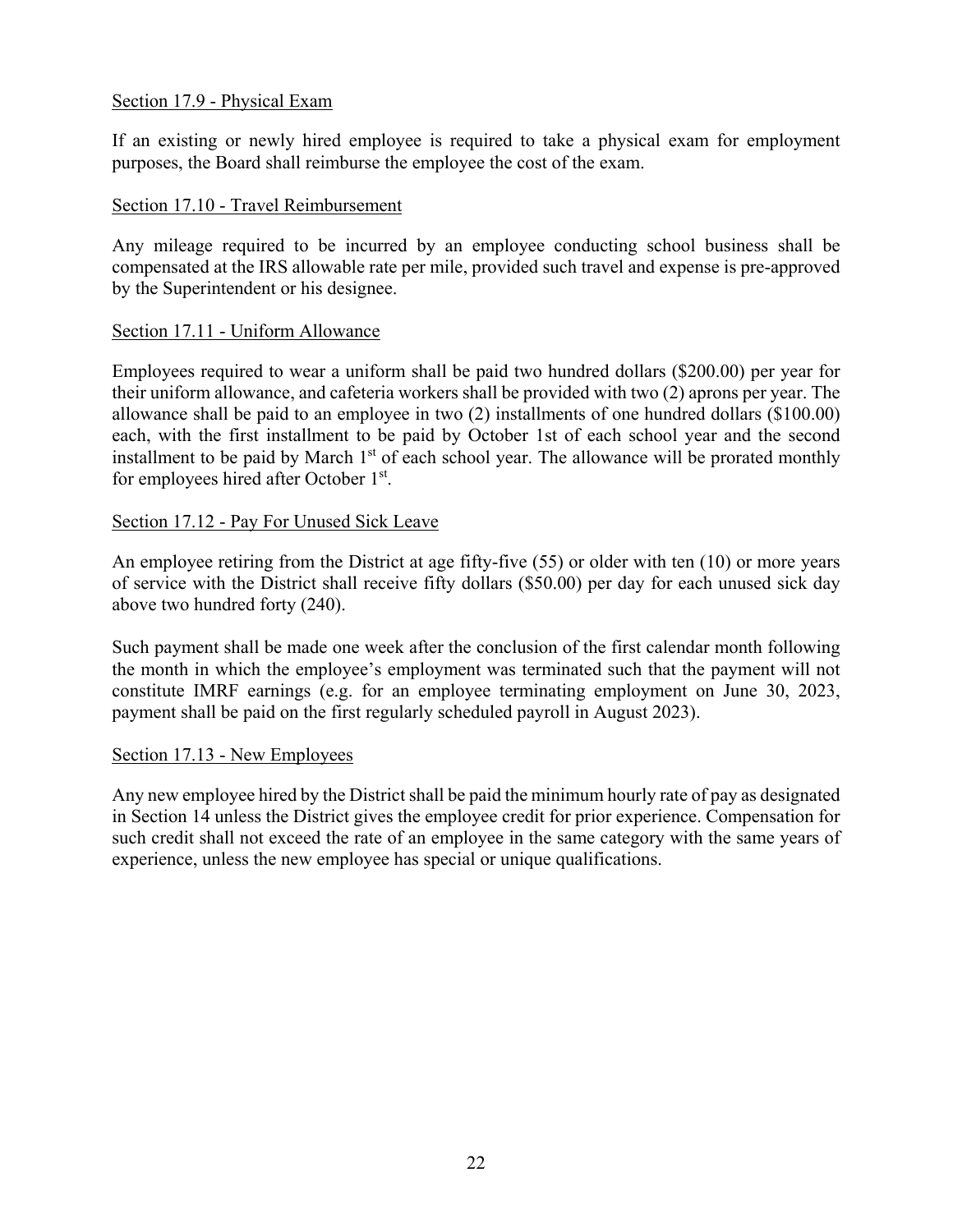|                 |                                                       | 2021-2022      | 2022-2023                              | 2023-2024      |
|-----------------|-------------------------------------------------------|----------------|----------------------------------------|----------------|
| <b>CATEGORY</b> | <b>DESCRIPTION</b>                                    | <b>MINIMUM</b> | <b>MINIMUM</b>                         | <b>MINIMUM</b> |
|                 |                                                       |                | STARTING PAY STARTING PAY STARTING PAY |                |
| 1               | <b>Associate</b><br>General Supervisory               | \$12.00        | \$13.00                                | \$14.00        |
|                 | Kids Club<br>Early Childhood & School Age             |                |                                        |                |
|                 | Bus supervisory                                       |                |                                        |                |
|                 | Noon Hr/Brkfst Supv                                   |                |                                        |                |
| $\mathbf{2}$    | <b>Associate</b>                                      | \$12.00        | \$13.00                                | \$14.00        |
|                 | Food Service Personnel                                |                |                                        |                |
|                 | Kids Club School Age Site Supervisory w/o 30 hrs      |                |                                        |                |
|                 | Spec Ed (w/o 30 hrs college)                          |                |                                        |                |
| 3               | <b>Associate</b>                                      | \$12.36        | \$13.00                                | \$14.00        |
|                 | with 30 hrs college                                   |                |                                        |                |
|                 | Kids Club District Supervisor & Asst Director         |                |                                        |                |
|                 | Kids Club EC & School Age site Supervisor             |                |                                        |                |
|                 | with 30 hrs college<br>Pre-K Language Facilitator     |                |                                        |                |
|                 | <b>Food Service</b>                                   |                |                                        |                |
|                 | Baker/High School                                     |                |                                        |                |
|                 | Cook/High School                                      |                |                                        |                |
|                 | Supervisor                                            |                |                                        |                |
| 4               | <b>Associate</b>                                      | \$13.47        | \$13.64                                | \$14.00        |
|                 | **w/IL Teaching or Sub Tchr Certificate               |                |                                        |                |
|                 | Learning Resource Center                              |                |                                        |                |
|                 | Bilingual                                             |                |                                        |                |
|                 | Attendance Secretary (elem/middle school)             |                |                                        |                |
|                 | <b>Job Coach</b>                                      |                |                                        |                |
|                 | <b>Substitute Caller</b>                              |                |                                        |                |
|                 | <b>Secretary</b>                                      |                |                                        |                |
|                 | <b>Printing Associate/Clerk Typist</b>                |                |                                        |                |
| 5               | Receptionist                                          | \$14.51        | \$14.70                                | \$14.88        |
|                 | <b>Business Office Clerk</b>                          |                |                                        |                |
|                 | <b>Lead Employment Coach</b><br>Secretary             |                |                                        |                |
|                 | Guidance                                              |                |                                        |                |
|                 | Special Services                                      |                |                                        |                |
|                 | <b>Assistant Dispatcher</b>                           |                |                                        |                |
| 6               | <b>Secretary</b>                                      | \$15.73        | \$15.93                                | \$16.13        |
|                 | Athletic Director                                     |                |                                        |                |
|                 | Asst/Assoc Principal                                  |                |                                        |                |
|                 | Elem School Bldg Principal                            |                |                                        |                |
|                 | Human Resources                                       |                |                                        |                |
|                 | Registrar                                             |                |                                        |                |
|                 | <b>Security Staff</b>                                 |                |                                        |                |
|                 | <b>Dispatcher</b>                                     |                |                                        |                |
| $\overline{7}$  | <b>Food Service Mgr - Elem/Middle</b>                 | \$16.75        | \$16.96                                | \$17.17        |
|                 | Secretary<br>Accounts Payable                         |                |                                        |                |
|                 | District Director                                     |                |                                        |                |
|                 | Middle School Bldg Principal                          |                |                                        |                |
|                 | Payroll                                               |                |                                        |                |
|                 | Spec Ed Data Mgr                                      |                |                                        |                |
|                 | Student Records/MIS                                   |                |                                        |                |
| 8               | <b>Food Service Mgr - EMS</b>                         | \$19.69        | \$19.94                                | \$20.19        |
|                 | <b>Help Desk Technician</b>                           |                |                                        |                |
|                 | <b>Secretary - Buildings &amp; Grounds</b>            |                |                                        |                |
|                 | <b>Technology Support Technician</b>                  |                |                                        |                |
| 9               | <b>Food Service Mgr - High School</b>                 | \$22.71        | \$22.99                                | \$23.28        |
|                 | Nurse - LPN w/medical disburs. cert                   |                |                                        |                |
|                 | <b>Secretary</b>                                      |                |                                        |                |
|                 | High School Bldg Principal                            |                |                                        |                |
|                 | Asst/Assoc Supt & CFO                                 |                |                                        |                |
|                 | <b>Sign Language Interpreter</b><br><b>Nurse - RN</b> |                |                                        |                |
| 10              |                                                       | \$27.72        | \$28.07                                | \$28.42        |

Section 17.14 - Minimum Starting Pay – WSRP

\* 2023-2024 hourly rates are the base rate and may be subject to change based upon the PTELL formula outlined in Section 16.14: Minimum Starting Pay.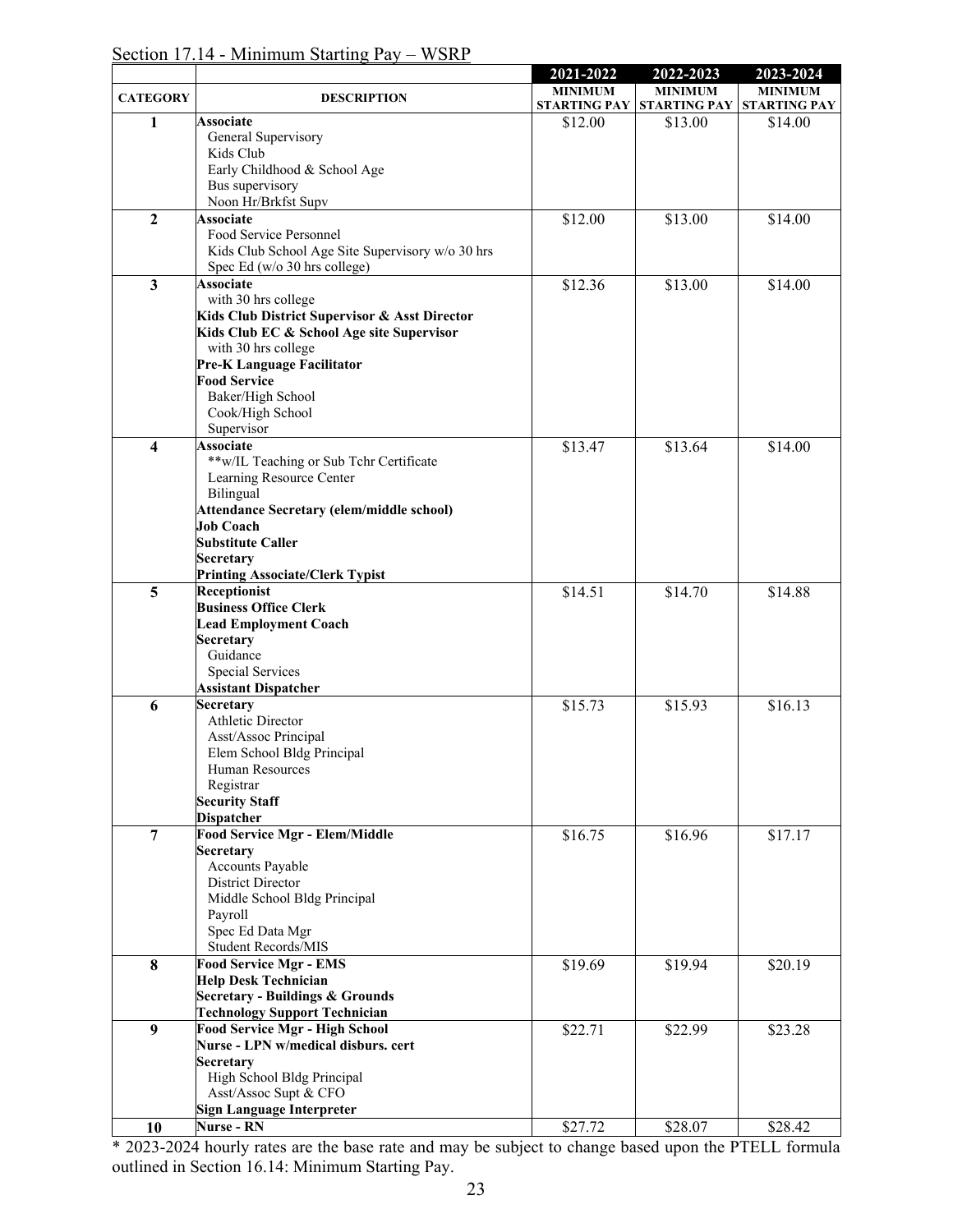### Section 17.15 - Compensation

2021-2022 The 2021-2022 base hourly rate for all returning employees in the bargaining unit shall be increased by 3.5%. If that increase yields an hourly rate for any employee below \$12.00, that employee's hourly rate will be increased to \$12.00.

> The following positions will be reclassified in 2021-2022 and appropriate base raises applied to the employee's hourly wage (e.g., an employee moving from Category 4 to Category 5 will receive a wage increase of \$1.02 in 2021-2022 in lieu of the 3.5% increase listed above):

- Tech Support Staff and Help Desk Technician shall move from Category 7 to Category 8
- Lead Job Coach shall move from Category 4 to Category 5
- Secretary to Director of Buildings and Grounds shall move from Category 7 to Category 8
- 2022-2023 The 2022-2023 base hourly rate for all returning employees in the bargaining unit shall be increased by 3.4%. If that increase yields an hourly rate for any employee below \$13.00, that employee's hourly rate will be increased to \$13.00.
- 2023-2024 The 2023-2024 hourly rate increase shall be equal to the percentage attributable to the 2023-2024 fiscal year as determined by the Property Tax Extension Limitation Law (PTELL)\*, commonly referred to as the "tax cap," except that the hourly rate increase shall be no less than 3.0% and no more than 3.75%. Within 30 days following formal notice of said percentage to the District, the District shall notify the WSRP of the applicable percentage of increase that will be applicable for the ensuing 2023-2024 school year.

In the event that the PTELL is amended or repealed, so as to affect the interpretation of this Agreement, within 30 days after the effective date of such amendment or repeal, the District and WSRP shall mutually agree upon a date and time to negotiate over the impact of the aforementioned amendment or repeal.

If that increase yields an hourly rate for any employee below \$14.00, that employee's hourly rate will be increased to \$14.00.

However, due to penalty provisions of the Illinois Municipal Retirement Fund (IMRF), no employee upon reaching a date of employment within ten (10) years of first becoming eligible for IMRF retirement (early or ordinary) shall be entitled to receive an increase in regular total IMRF creditable earnings greater than the higher of 6% or 1.5 times the CPI-U of the prior year's regular IMRF creditable earnings for any year of this Agreement, regardless of any other provisions or salary schedules of this Agreement or policy or practice of the District. Any such earnings over the higher of 6% or 1.5 times the CPI-U shall be considered forfeited, but shall not preclude the employee from future schedule advancement and future earnings, subject to the annual application of the limitations of this provision. Total earnings may exceed the parameters set forth above if due to an IMRF penalty exempt change of status, including but not limited to overtime or overload, a promotion, an increase in responsibility or workload (category change), or an increase in hours worked.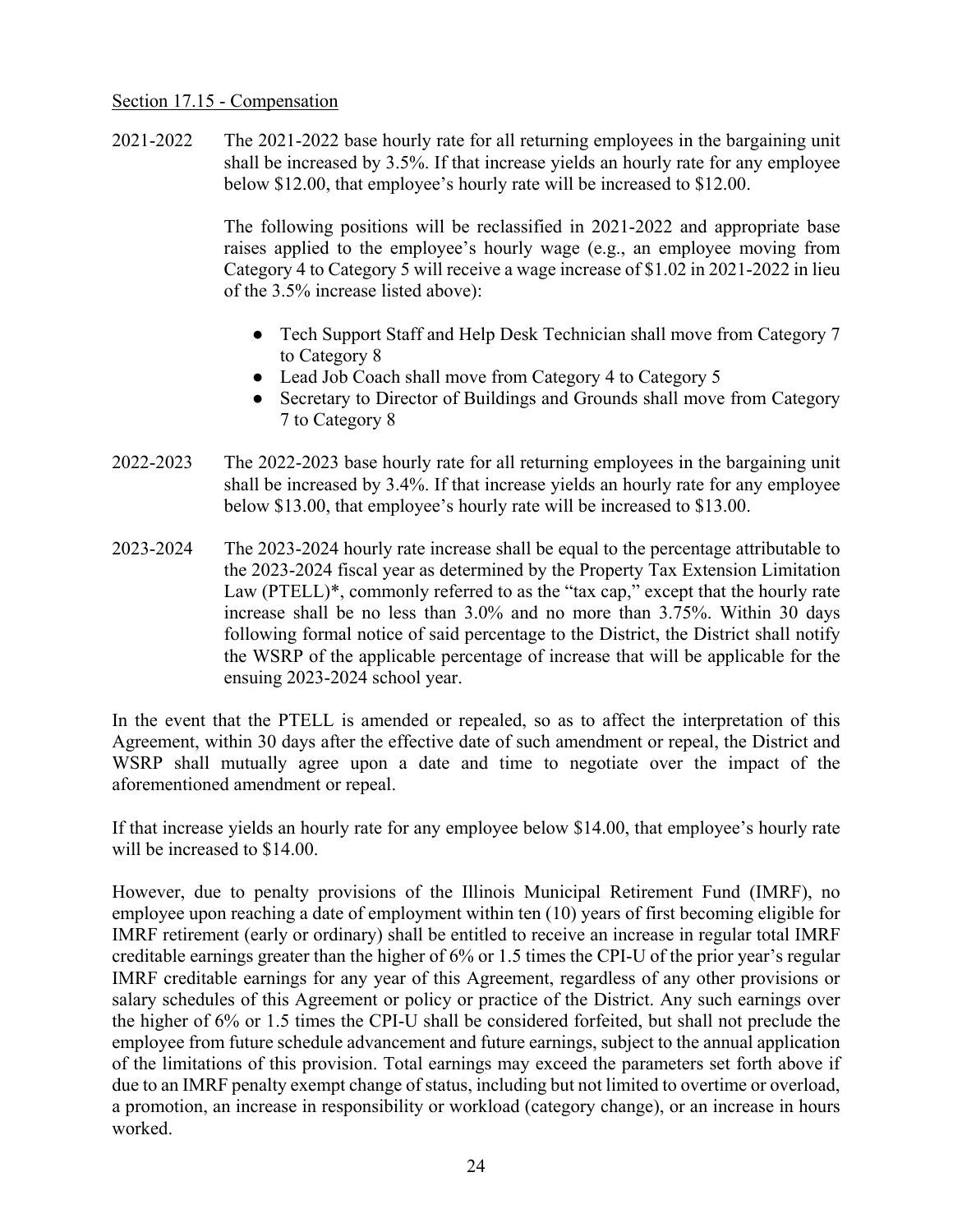\* "PTELL" refers to the Property Tax Extension Law Limitation and equals the percentage change in the national Consumer Price Index (CPI) for all urban consumers for all items as published by the United States Department of Labor, Bureau of Labor Statistics. The applicable December-to-December change is generally available in the middle of January.

#### Section 17.16 - Service Recognition

Retiring employees meeting the eligibility requirements set forth below may elect to participate in one of the Service Recognition Bonus options as set forth below. Employees are not obligated to participate in the Service Recognition Bonus.

If an a employee: (1) will reach at least age 55 no later than June 30 of the school year in which the employee plans to retire from the District; (2) has at least ten (10) years of continuous service with the District no later than June 30 of the school year in which the employee plans to retire from the District; and (3) has submitted an irrevocable written notice of retirement to the Human Resources Department on or before December 1<sup>st</sup> of the school year two years prior to the year in which he/she plans to retire, then the employee may elect to participate in this Service Recognition Bonus. Under this plan, the employee shall receive a 6% increase in creditable earnings over the prior year's base salary (less any compensation not earned) in each of the next two school years immediately prior to the employee's retirement. This amount will be calculated and paid with the final pay period for the final two years prior to retirement. Such increases in base salary shall be made only to the extent they will not cause the District an IMRF penalty.

If an employee elects the Service Recognition Bonus for their final two (2) years of employment with the District and they are concurrently eligible for an Attendance Incentive as defined in Section 11.1(F), such payment shall be made after the conclusion of the first calendar month following the month in which the employee's employment was terminated such that the payment will not constitute IMRF earnings (e.g. for an employee terminating employment on June 30, 2023, payment shall be paid on the first regularly scheduled payroll in August 2023).

#### **(OR)**

If an a employee: (1) will reach at least age 55 no later than June 30 of the school year in which the employee plans to retire from the District; (2) has at least ten (10) years of continuous service with the District no later than June 30 of the school year in which the employee plans to retire from the District; and (3) has submitted an irrevocable written notice of retirement to the Human Resources Department on or before December 1<sup>st</sup> of the school year in which he/she plans to retire from the District, the employee may elect to participate in this Service Recognition Bonus. Under this plan, the employee shall receive a 6% increase in creditable earnings over the prior year's base salary (less any compensation not earned) in the school year immediately prior to the employee's retirement. This amount will be calculated and paid with the final pay period for the final year prior to retirement. Such increases in base salary shall be made only to the extent they will not cause the District an IMRF penalty. In addition, the Board shall pay a six percent (6%) post retirement Service Recognition Bonus to such employee. The six percent (6%) post-retirement Service Recognition Bonus will be calculated based on the employee's final year's earnings for positions covered by the Woodstock Support Related Personnel (WSRP). Such payment shall be made on the next regularly scheduled payroll after the conclusion of the first calendar month following the month in which the employee's employment with the District terminated such that the payment do not constitute IMRF earnings (e.g. for an employee terminating employment on June 30, 2023, such payment shall be made on the first regularly scheduled payroll in August 2023).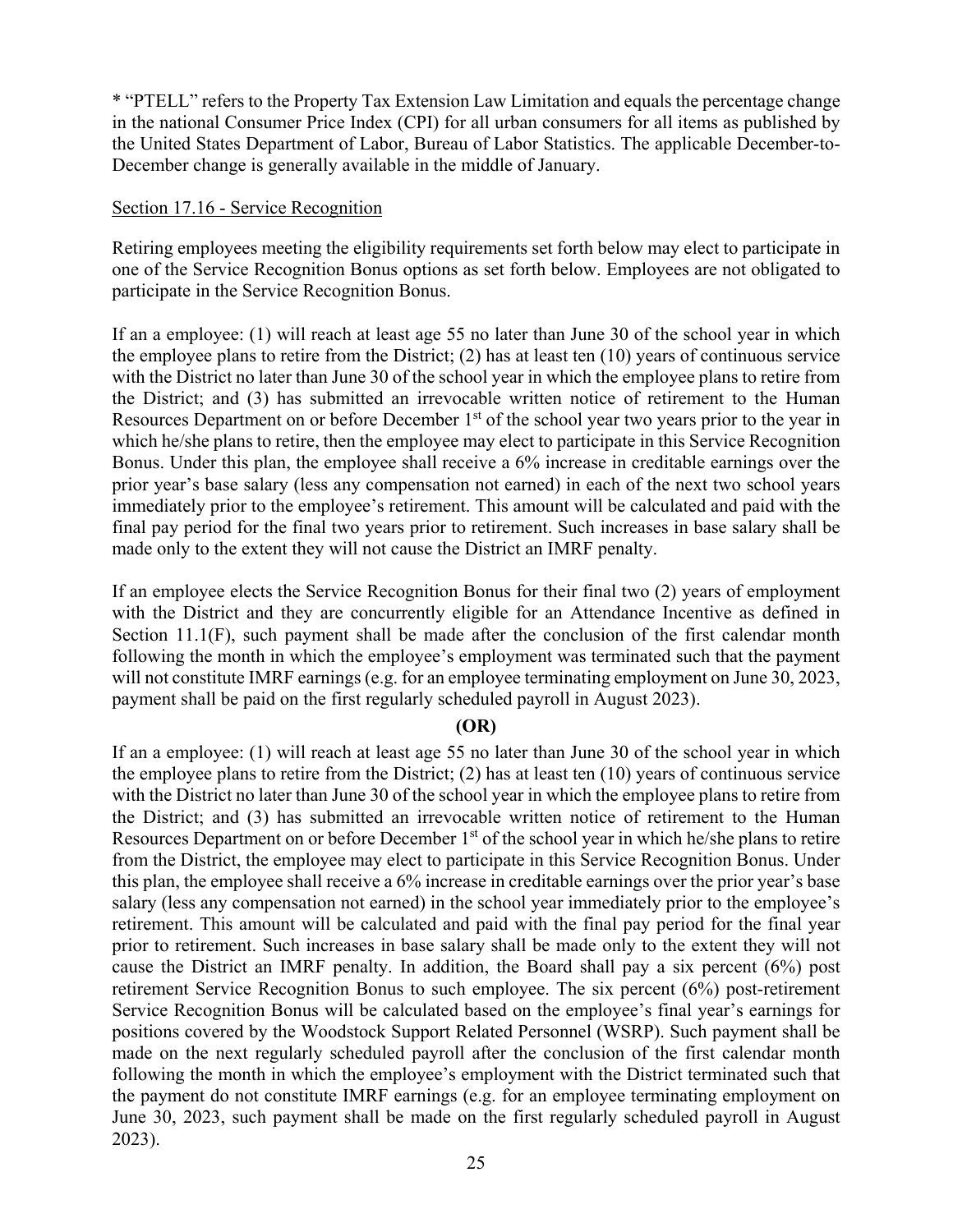If an employee elects the Service Recognition Bonus for their final year of employment with the District and they are concurrently eligible for an Attendance Incentive as defined in Section 11.1(F), such payment shall be made after the conclusion of the first calendar month following the month in which the employee's employment was terminated such that the payment will not constitute IMRF earnings (e.g. for an employee terminating employment on June 30, 2023, payment shall be paid on the first regularly scheduled payroll in August 2023).

#### Section 17.17 - Tuition Reimbursement

Employees covered by this Agreement shall be reimbursed for course work related to their current job and approved in advance by the Superintendent. The reimbursement shall be for tuition costs not to exceed three hundred dollars (\$300.00). Reimbursement shall be made within 30 days after submitting proof of having passed the course. In the event the Board requires an employee to receive additional training, the Board shall provide such training at its expense.

#### **ARTICLE 18 - DURATION**

#### Section 18.1 - Duration

This Agreement shall be in effect as of July 1, 2021, and shall continue in full force and effect until June 30, 2024.

#### Section 18.2 - Separability

Should any Article, section, or clause of this Agreement be declared illegal by a forum of competent jurisdiction, then that Article, section, or clause shall be deleted from this Agreement to the extent it violates the law, and upon the request of either party, negotiations may be renewed to consider the impact thereof. The remaining Articles, sections, and clauses shall remain in full force and effect.

#### **IN WITNESS WHEREOF:**

June 22, 2021 **DATED:** 

For the Woodstock School Related Personnel, Local 1642, IFT/AFT

**SECRETARY** 

For the Board of Education District 200, McHenry County, Woodstock, Illinois

**PRESIDENT** 

**RETARY**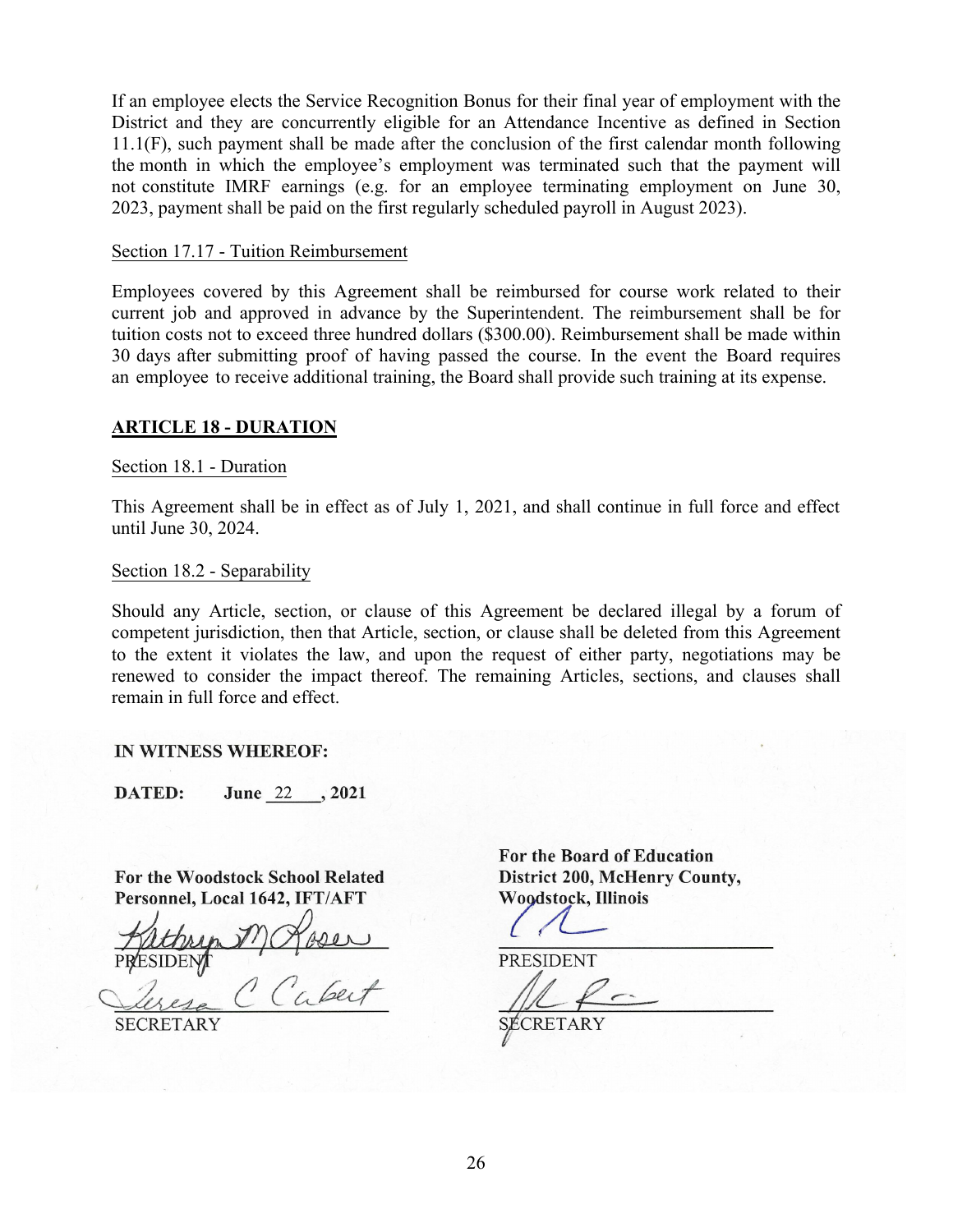| 20 |
|----|
| 12 |
| 12 |
|    |
| 16 |
|    |
|    |

| <b>Bereavement Leave</b> |  |
|--------------------------|--|

 $\Gamma$ 

| Categories of Employees              |    |
|--------------------------------------|----|
| Compensation                         | 25 |
| Continuous Service Interruption      |    |
| CONTRACT NEGOTIATIONS/ADMINISTRATION | 20 |
| Copy of Agreement                    |    |
| Cost of Arbitration                  | 10 |
| Courtesy and Respect                 | 15 |
| Courtesy in Relationships            | 16 |

| Definition                                     |    |
|------------------------------------------------|----|
| Definition of Full-Time and Part-Time Employee |    |
| Dental Insurance                               | 22 |
| DISCIPLINARY ACTION                            | 11 |
| Disciplinary Appearance                        | 11 |
| Disciplinary Notice                            | 11 |
| Disciplinary Procedure                         | 11 |
| District Directory                             |    |
| Duration                                       | 28 |
| <b>DURATION</b>                                | 28 |

| <b>Effect of Seniority</b>              |    |
|-----------------------------------------|----|
| Errors In Pay                           | 20 |
| <b>Evaluation Committee</b>             | 8  |
| <b>Evaluation Rebuttal</b>              |    |
| <b>Evaluation Receipt and Signature</b> |    |
| Evaluation Schedule and Conference      |    |

| Failure to Report<br>Flexible Benefit Spending Plan | 22 |
|-----------------------------------------------------|----|
| Freedom of Union Membership                         |    |
| G                                                   |    |
|                                                     |    |
| General Grievance Provisions                        |    |
| <b>GENERAL WORKING CONDITIONS</b>                   | 15 |
| <b>GRIEVANCE PROCEDURE</b>                          |    |

| Holidays                                | 18 |
|-----------------------------------------|----|
| Hospitalization/Major Medical Insurance | 21 |

| <b>IMRF-FICA</b>        | 23 |
|-------------------------|----|
| Inclement Weather Leave | 15 |
| In-Service Training     | 21 |
| Insurance               | 21 |

| Job Description<br>JOB DESCRIPTION PROCEDURES/EVALUATION |  |
|----------------------------------------------------------|--|
| <b>PROCEDURES</b>                                        |  |
| <b>Jury Duty</b>                                         |  |

| Labor Management Meetings |    |
|---------------------------|----|
| <b>LEAVES</b>             | 12 |
| Leaves of Absence         | 14 |
| Life Insurance            | 21 |
| List of Employees         |    |
| Location of Arbitration   |    |
| Longevity                 | つっ |
|                           |    |

| M                                           |    |
|---------------------------------------------|----|
| Mailboxes, Inter-School Mail, and Bulletins |    |
| <b>MANAGEMENT RIGHTS</b>                    |    |
| Mediation                                   | 20 |
| Minimum Hours                               |    |
| Minimum Starting Pay – WSRP                 | 24 |

| Negotiation Information   | 20 |
|---------------------------|----|
| New Employees             | 24 |
| No Lock-Out               |    |
| NO STRIKE AND NO LOCK-OUT |    |
| No Strike/Job Action      |    |
|                           |    |

| <b>OVERTIME</b> |    |
|-----------------|----|
| Overtime Hours  | 16 |
| Overtime Rate   |    |

| Pay Day                       | 22 |
|-------------------------------|----|
| Pay For Unused Sick Leave     | 24 |
| Payroll Deductions            | 22 |
| Perfect Attendance Bonus      | 13 |
| Personal Hygiene Differential | 16 |
| Personal Leave                | 13 |
| PERSONNEL FILE                | 6  |
| Personnel File Copy           | 8  |
| Personnel Files               | 6  |
| Physical Exam                 | 23 |
| Placement of Material In File | 6  |
| Posting of Vacancies          | 12 |
| Privacy of Materials in File  |    |